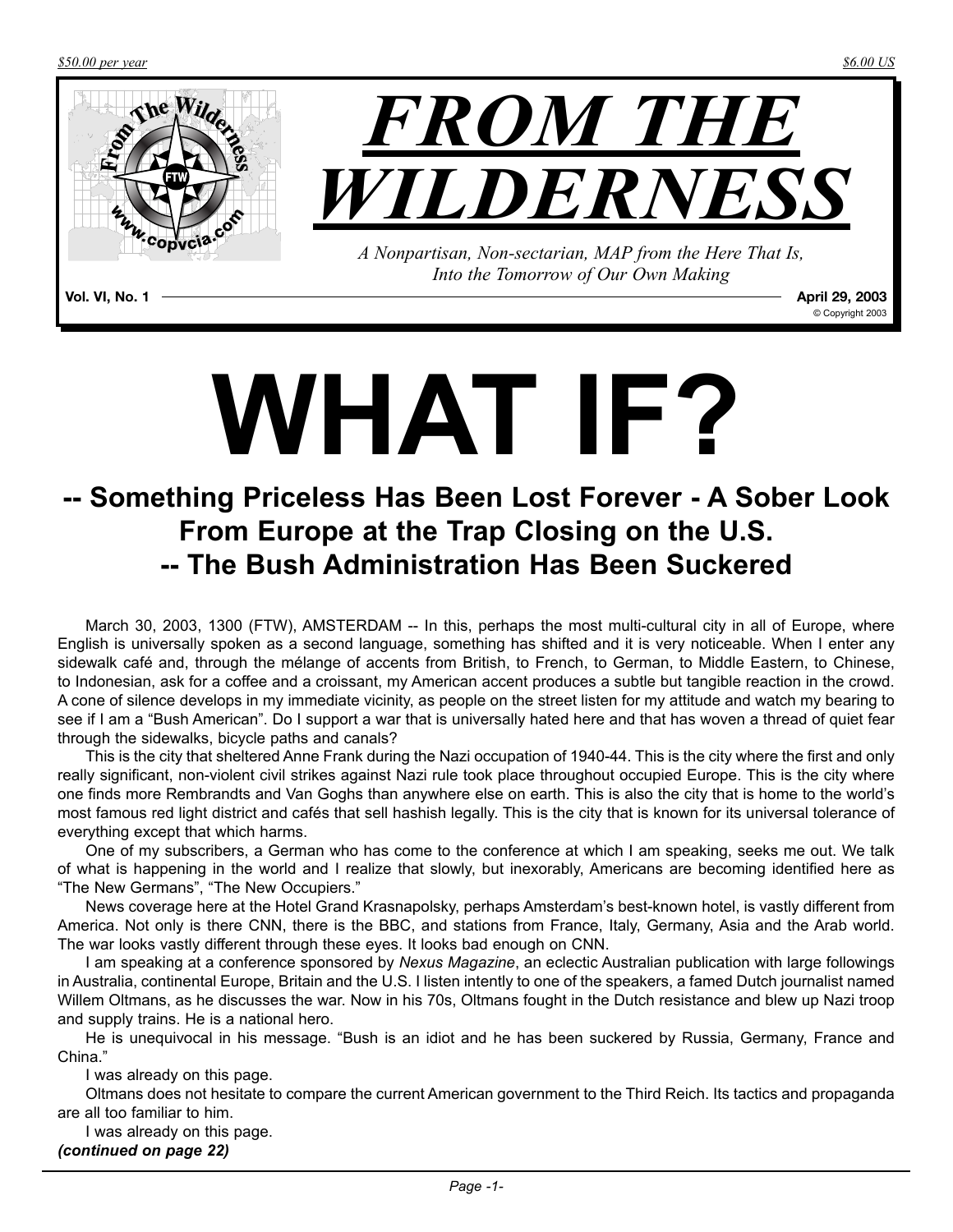# *NEW PRODUCTS Available Now!*



AN COLOMBIA

### **BOOK**

*Gold Wars: The Battle Against Sound Money As Seen From A Swiss Perspective*

By Ferdinand Lips

Recommended by GATA!

### *From The Wilderness*

Michael C. Ruppert Publisher/Editor

Contributing Editor--------------- Peter Dale Scott, Ph.D. Contributing Editor – Energy ---------- Dale Allen Pfeiffer Office of Public Affairs---------------------- Michael Leon

*From The Wilderness* is published eleven times annually. Subscriptions are \$50 (US) for 12 issues.

### *From The Wilderness*

P.O. Box 6061- 350, Sherman Oaks, CA 91413 [www.copvcia.com](http://www.copvcia.com) editorial: editor@copvcia.com subscriptions and customer service: service@copvcia.com

(818) 788-8791 \* (818) 981-2847 fax

### **TABLE of CONTENTS**

| Unholy Grail: The Quest for Genetic Weapons - Part II  9 |  |
|----------------------------------------------------------|--|
| Plan Colombia: The Pentagon's Shell Game 13              |  |
|                                                          |  |
|                                                          |  |

© Copyright 2003, Michael C. Ruppert and From The Wilderness Publications, www.copvcia.com. All Rights Reserved.

### **REPRINT POLICY**

Any story, originally published in From The Wilderness, more than thirty days old may be reprinted in its entirety, non-commercially, if, and only if, the author's name remains attached and the following statement appears:

"Reprinted with permission, Michael C. Ruppert and From The Wilderness Publications, www.copvcia.com, P.O. Box 6061-350, Sherman Oaks, CA, 91413. 818-788-8791. *FTW* is published monthly, annual subscriptions are \$50 per year."

THIS WAIVER DOES NOT APPLY TO PUBLICATION OF NEW BOOKS.

For reprint permission for "for profit" publication, please contact Michael Leon. For Terms and Conditions on subscriptions and the *From The Wilderness* website, please see our website at: www.fromthewilderness.com or send a self-addressed stamped envelope with the request to the above address.

# **VIDEO**

*PLAN COLOMBIA: Cashing-In on the Drug War Failure*

> Documentary by Gerard Ungerman & Audrey Brohy

Narrated by Ed Asner

**DVD**



### *AMMO for the INFO WARRIOR*

by GNN

A collection of NINE (9) of GNN's highly rated video documentaries.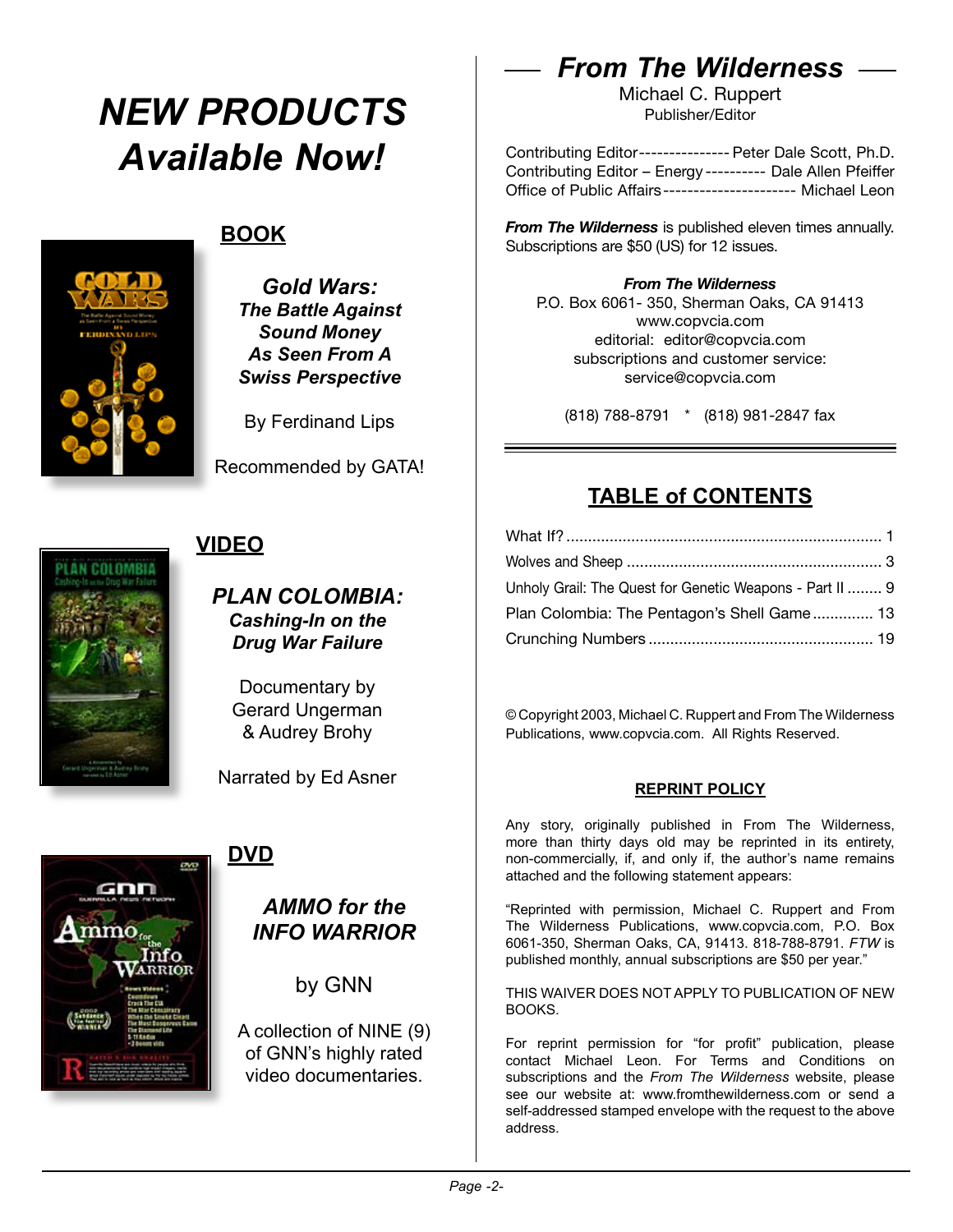*[In some of his best writing ever, former West Point instructor and retired U.S. Army Special Forces Master Sergeant Stan Goff breaks down for us what really happened in the Iraqi war, with our media, and to us here at home. As the so-called coalition prepares to declare "Victory", Goff reminds us and perhaps tells many for the first time how the Iraqi campaign was actually fought. His research, instead of relying on America's despicable pretense at journalism also included: The Independent UK, Le Monde, The Herald, The Hindu Times, The Asia Times (an excellent paper), Al-Jazeera, and the Financial Times. It parallels exactly what I saw in European television coverage during a recent trip to Amsterdam.*

*The difference is not one of interpretation or bias. It is first a difference of which events get told and which do not. Massacred women and children seen by a New York Times photographer are not elements of spin. Massacred Iraqi soldiers*  with white flags of surrender still beside their bodies are not propaganda. These are crimes. Most will be surprised to learn that *U.S. troops intentionally provoked the looting of Iraq's priceless antiquities. And I have not heard a single mention in American media about the extent to which depleted uranium was employed, or the fact that its dust – which will remain poisonous for four billion years – will be killing perhaps hundreds of thousands of people for decades and certainly long after Saddam's memory has faded behind the images of our next stage-managed crisis.*

*Goff has the courage to say two things that only he can say with force: First, Saddam Hussein was a symbol of anti-imperialism and those in the world who hoped for a better showing from him were right in thinking that he was the lesser of two evils. Saddam was a chance to check an insanity that seems more contagious and far more deadly than SARS. Saddam*  is no longer a potential threat to anyone. But what of Donald Rumsfeld, Paul Wolfowitz and George Bush and their Neoliberal *alter images? Soon, I will be concluding a detailed investigation on how the Empire very likely rigged even that game and allowed Saddam to escape to Russia in exchange for a quick victory that may not endure.*

*Second, Goff points out that the American progressive movement failed utterly – as it usually does – to make any difference because it failed to address real issues and it permitted the debate to be framed around the caveat, "Sure he's a horrible guy but…" Their protests accomplished nothing but self-serving propaganda for an entire class of Americans, which some analysts call the Lily-Livered Left. The war is over and people who could have been doing things that matter instead of rearranging deck chairs on the Titanic and seeking recognition for it have gone back to Starbucks for another latte and more discussion about which guru's views are most fashionable and proper.*

*Both Goff and I have seen dead and mutilated bodies of men, women and children up close and personal. They are the difference between fantasy and reality.– MCR]*

# **WOLVES AND SHEEP** (apologies to Canis lupus) A short history of the Bush Mafia's war in Iraq

By Stan Goff

### **ORWELL & CAPONE**

*The World Bank, under the direction of James Wolfensohn, is posing a problem for neocon Wolfowitz. The World Bank, though dominated by the US which has 16.2% of voting shares, has an institutional loyalty to multilateralism. As the US unilateralism advocated by US neocons gives the back of its hand to the very foundation of the UN, which is the institutional manifestation of multilateralism, there is predictable conflict between the two Wolfs. The World Bank Wolf is a neo-liberal, while the Defense Department Wolf is a neocon.*

-Henry C. K. Liu

April 21, 2003, 1200 PDT (FTW) --  $M$ r. Liu, who runs an investment company, and who has written extensively on "dollar hegemony," has hit another nail on the head. I would add entertainment media cheerleader Wolf Blitzer, CNN's Pentagon sycophant in Kuwait City, as representative of the neon press; *neon – a colorless, inert, gaseous element that lights up on command*.

The self-congratulation of the Junta right now is only matched by the despair of those who, in the first days of unexpected Iraqi resistance, thirsted for an American tactical defeat in Iraq.

That's because people don't have a head for numbers. The same arithmetic that told us before the Bushist aggression began in earnest, that the Iraqis could not defeat the Americans, should also tell faint-hearted anti-imperialists that US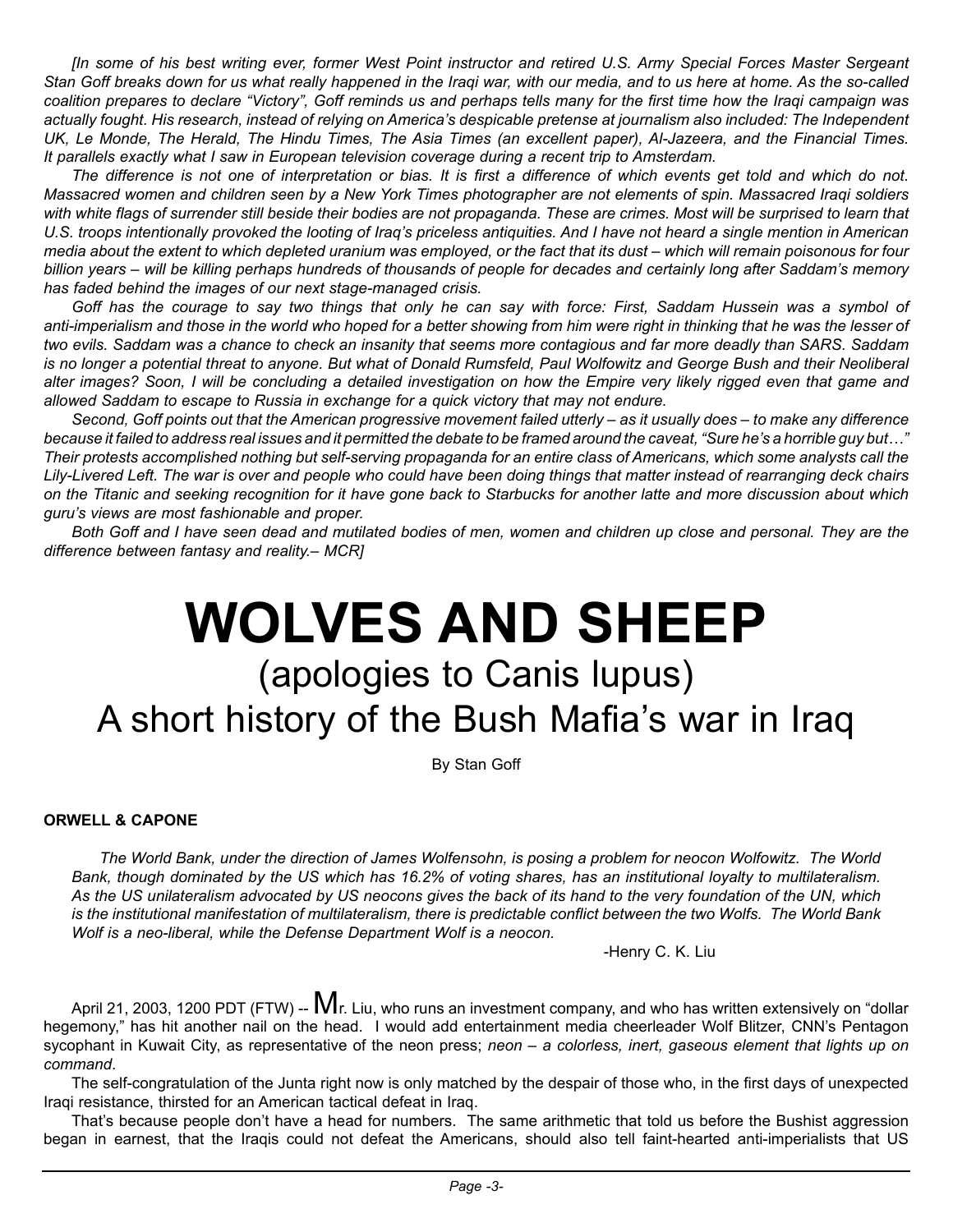military might is not infinite. But those who treasure both fantasy and despair remain impressionists, allergic to weights and measures.

Someone very dear to me recently died – Mark Jones – who insisted on grasping things firmly, especially those most consequential things that we might sidestep because of an emotional paradox – like the fact that we are now certainly entering a very dark period of human history within which there are, with equal certainty, historic opportunities for human emancipation. They are times that will require our deepest compassion and our most dispassionate – and sometimes ruthless – cunning.

In that spirit, let's review the adventure in Iraq.

Rumsfeld's war plan was initiated on the 20<sup>th</sup> of March, with expectations that the high-tech advance northward from Kuwait would resolve all major tactical difficulties within two days. Simultaneously, another Rumsfeld scheme, "decapitation" strikes, was launched to target Saddam Hussein. The whole venture was designed to come off like Bill Gates meets Caesar.

Instead, it came off like Orwell meets Al Capone.

The Orwellian aspect, of course, was an American press that can no longer lay even the scarcest claim to being journalists, and its complete merger with the Department of Defense, specifically Central Command (CENTCOM).

### **THE FALSE START**

Beginning almost immediately after the first tanks crossed their lines of departure into Southern Iraq, we were witness to the surreal recurring spectacle of the *CENTCOM-Lie-of-the-Day* – a parade of spin doctors from the military, *which included the actual commander, Tommy Franks*, who would make erroneous and often ridiculous claims about the progress of their aggression – even as the entire Rumsfeld lunacy unraveled before the eyes of the world in the face of sparse, but extremely courageous and totally unexpected, Iraqi resistance.

Umm Qasr had fallen. Well, not yet. Basra was taken. Well, not yet. A brigade of Iraqis surrendered. Oops. Fudged casualty statistics. Phantom Republican Guard columns advancing south. Saddam is dead rumors circulated daily. Chemical weapons sites were discovered, then un-discovered. The victims of American bombs were *really* caused by falling antiaircraft debris from the Iraqis.

The wild stories, outright lies, and subsequent rationalizations were reiterated uncritically by CNN, MSNBC, and Fox, among all the others, to an ovine American public (the most notable exception being Black Americans, who have remained largely skeptical of the whole enterprise). In-bedded ("embedded") reporters, who had been completely immersed in US military units – self-censoring, based on deep identification with and absolute dependence upon those units – sent back pre-screened images almost minute by minute, and the world saw its first truly stage-managed war.

Then cracks developed in the stories. The internet allowed legitimate journalism to end-run CENTCOM News Network. And the generals, chafing under the arrogant presumptuousness of Donald Rumsfeld and smarting from setbacks in the field, began to "leak."

Sixty miles out of Baghdad, the whole advance screeched to a halt. CENTCOM explained the "operational pause" as an exercise in flexibility, "all part of the plan."

By the 27<sup>th</sup> of March, Bush and his piss-boy Tony Blair had an emergency meeting.

The bombing of Baghdad, circumspect until then, was intensified – almost a gratuitous act of frustrated rage. Independent journalists reported the same targets being hit from the air as many as six nights in a row.

The generals went back to the drawing board. The 4<sup>th</sup> Infantry, whose equipment was stranded on the ocean when the Turkish government denied the Americans their Northern Front, prepared to deploy as reinforcement. Supply lines were shored up by diverting combat power to convoy security, in order to resupply the points of the advance Army along the Euphrates valley and the Marines along the Tigris. Some troops were low on water and down to one MRE a day. Sandstorms had eaten into the engines of the Abrams, Bradleys, and helicopters, and fuel was low.

On March 27<sup>th</sup>, the 173<sup>rd</sup> Airborne Brigade parachuted onto Northern Iraq's Harrir Airfield with Kurdish security waiting on the ground. CENTCOM referred to this operation as "opening a Northern Front."

On the 29<sup>th</sup> of March, a suicide bomber in Najaf killed four GIs and the Rules of Engagement (ROE). Now the war would begin to take on a Vietnam-like character for American soldiers and Marines, who were pushed one step closer to seeing the entire Iraqi people as the enemy. It was after this the non-in-bed press from outside the US would begin to send out photos of dead Iraqi soldiers, heads blown off next to the white flags that the US soldiers didn't think to remove from the scene. And civilians would be more routinely shot dead en masse at US checkpoints.

Generals grew nervous as the "operational pause" began to stretch out and US positions became almost semi-permanent installations, bait for hit-and-run guerrilla attacks. CENTCOM said on March 31<sup>st</sup> that the US might wait weeks to begin its assault on Baghdad, probably a ruse to lure defenders at Baghdad into the open to strengthen positions so they might be attacked more effectively by air. The same day, Robin Cook, the former chief cheerleader for the imperial assault on Yugoslavia, launched a scathing criticism of Tony Blair.

Euphoria began to infect the Arab world. People began to identify with the tenacity of these Iraqi defenders of their homeland against the juggernaut of US militarism. Many anti-imperialists outside the Arab world caught the same bug. No head for numbers.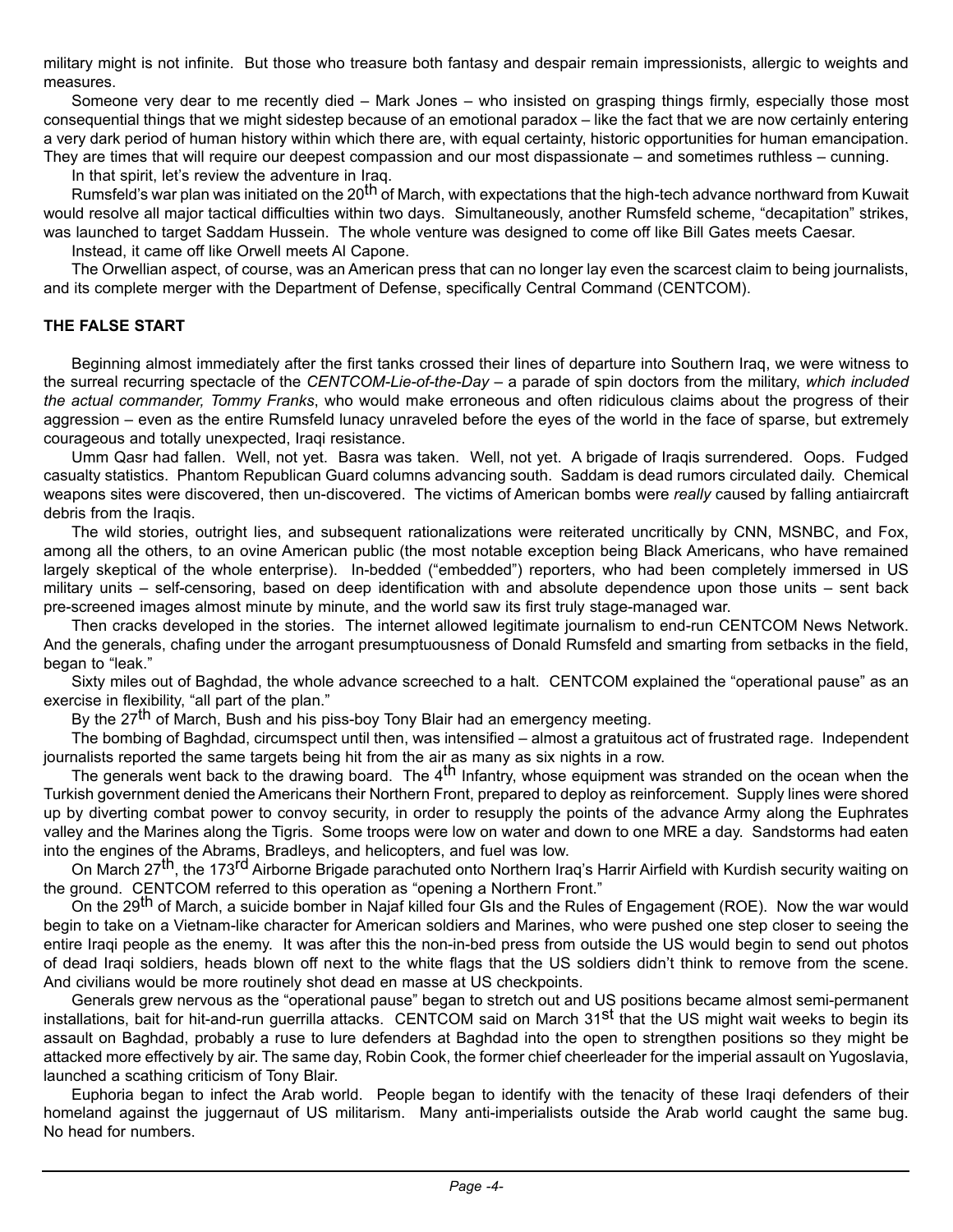#### **URANIUM RAIN**

Bombs began to rain on Baghdad again. Colin Powell was trying to placate the Turks. Rumsfeld – stung with deep humiliation – began to make threatening noises at the Iranians and Syrians, as the firestorm of recriminations in Washington raged, and the damaged umbilical supply line from Kuwait was repaired.

By April 1st, US ground forces on point had refueled and refit, and they were ready to resume the offensive. The cautious advance North began on the 2<sup>nd</sup>, with the 3<sup>rd</sup> (Mechanized) Infantry Division backed by paratroops from the 82<sup>nd</sup> and Apache helicopters from the 101<sup>st</sup> advancing on the Karbala Gap and the 1<sup>st</sup> Marine Expeditionary Force moving on Al Kut in the Tigris Valley. Special Forces in the north were organizing with the Kurds, as supplies now flowed in by air, for an attack on Mosul and Kirkuk (where some of the richest oilfields in the world lie).

The Iraqis fought a delaying action in the Karbala Gap, but multiple engagements had given US commanders the experience necessary to develop counter-measures to the Iraqis' new Russian-trained asymmetric tactics, and the Iraqis now began to suffer from a loss of command and control as well as a genuine lack of fresh tactical adaptation. US commanders had adapted, however, and regained their technological advantage, their logistical tail, and above all their air superiority.

Iraqi combat losses were horrific, and in short order, the Nebuchadnezzar and Medina Divisions of the Republican Guard melted back into Baghdad, leaving small ambushes along the route to delay the Americans.

Firing precious anti-aircraft weapons became a death warrant, and the Iraqi triple-A was retired northward, probably beyond Baghdad. And US commanders had forged a seamless integration of A-10 Warthogs with ground units to open up defenses in advance of ground attacks.

The A-10 is a 30 mm Gatling gun with an airframe built around it – firing 3,000 rounds a minute of depleted uranium alloy bullets. It is comparatively slow, so it can only be put to good use when there is total air superiority. But it is one of the most agile fixed wing aircraft in history. In one second, the A-10 can reduce a tank to a scorched shell or shatter a fighting position. Working in pairs, the A-10s can rubble a multi-story building in five minutes, or – as General Barry McCaffrey demonstrated in 1991 – they can transform a retreating column of thousands of men and hundreds of tanks into a meandering file of smoldering wreckage and dismembered corpses.

Corpses have now become a familiar phenomenon for a new generation of US soldiers. Many will return now with their heads filled with corpses and their bodies filled with depleted uranium. They will have their moment of intoxicating adulation in public and the corpses will sneak up on them in private. Then the DU will sneak up on them.

Some people learn to live with corpses. Some learn to relish the freedom of killing and develop a taste for it. Perfect masculinity is sociopathic. A young Marine who had just killed a woman at a checkpoint said, matter of factly, "The chick was in the way." Gangster. Badass.

Others, as the transitory adulation fades, will sense the barrenness of their wounded psyches backlit by the barrenness of a decaying consumer culture, and their alienation will flower into addiction, psychosis, and suicide. And then will we see *Them* as pathological.

We didn't see that pathology on April 3<sup>rd</sup>, not in the troops, not in ourselves, not on CNN. Like the air, we breathe alienation until we take it for granted. On April 3<sup>rd</sup>, we watched the seizure of Saddam Hussein Airport on the outskirts of Baghdad, and CENTCOM led the cheer.

Rumsfeld's pet drones began buzzing like Tigris River mosquitoes over Baghdad, trying to vindicate themselves at \$37 million apiece for Global Hawks, \$40 million for Predators (not factoring in years of R&D money). They shot pictures of Iraqis pointing skyward at them, as combatants took the complex counter-measure of stepping under a doorway to evade their digital gaze. Then the real planes came.

A-10's again, like lethal storms tearing into Baghdad's suburbs, trashing the homes and histories of the ancient city in advance of the next ground assault.

This was the new strategy: incremental murder. And it began to gain traction.

Saddam Hussein Airport was renamed by its occupiers. Ali Hassan al-Majid - "Chemical Ali" in the press frenzy to find new caricatures for their hallucinations – was bombed, and this story was fanned for days – the latest smokescreen to preoccupy herd-America so it wouldn't be awakened to the uncaricatured corpses.

### **WAR OF SYMBOLS**

The 3<sup>rd</sup> Infantry made its little foray – a reconnaissance in force – into Baghdad on April 5<sup>th</sup>, met with sporadic but furious resistance from those who lurked in doorways as the drones flew helplessly over the day before. The hospitals in Baghdad were now overwhelmed, corpses lying sloppily under blankets in the corners of rooms, the most critical left to die while doctors and nurses worked around the clock to salvage the salvageable with meager resources. Reports filtered out past the compliant media that the floors were swimming in human blood.

The Iraqi fighters – now a symbol to a hopeful and humiliated Arab world – found reality singularly unsymbolic. Their new Russian-trained tactics were being met with the cancellation of Rumsfeld's cyber-war and the US adaptation of sending blood down the streets with the A-10's. Their decentralization – at first an advantage, even when applied in an often amateurish and tragically costly way – now became simple disarray in the face of the lethal rain of uranium.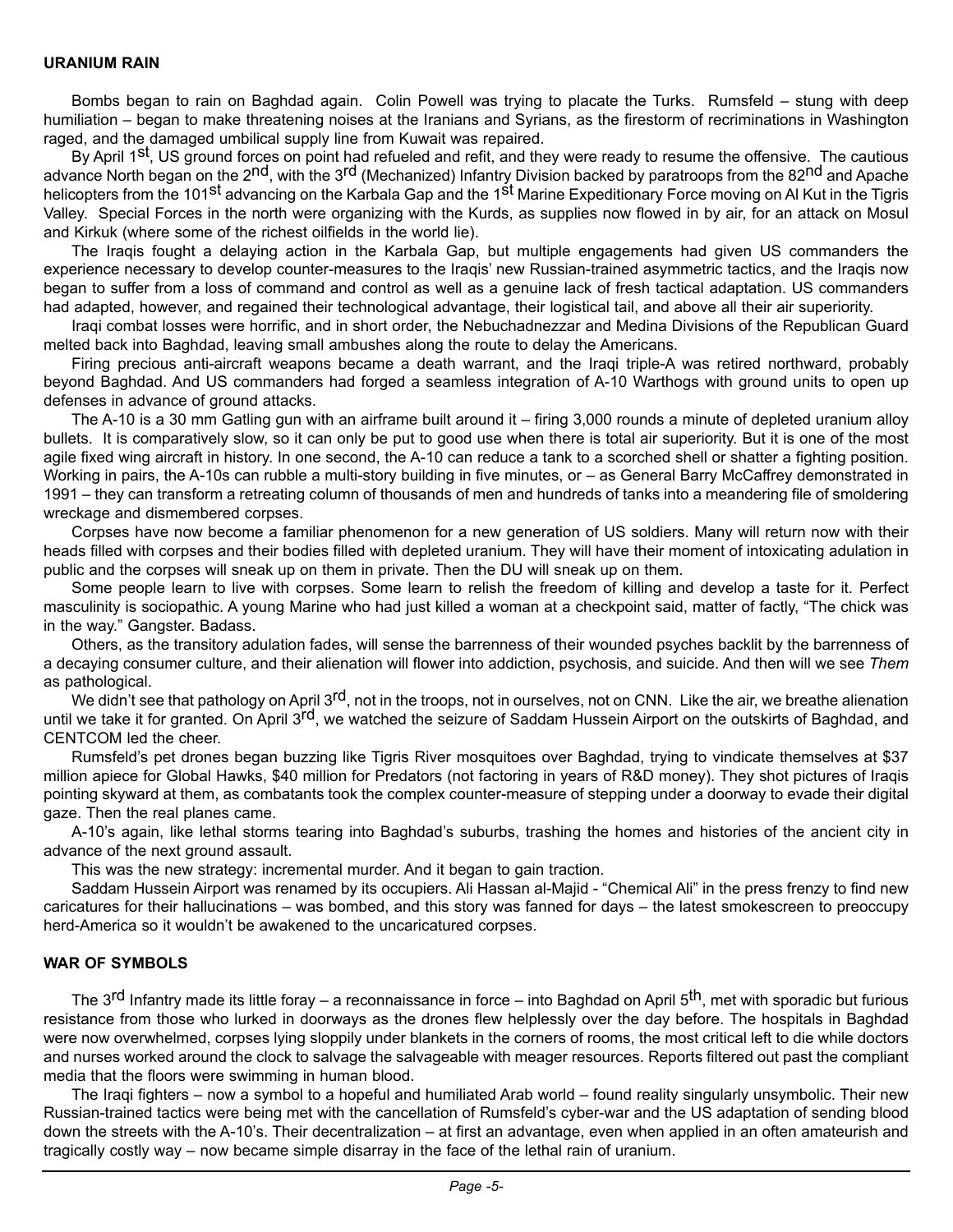The US was demonstrating its resolve to conquer Baghdad by converting it to rubble if necessary, and civilians were paying an appalling price. Even some "leftists," safely ensconced in Europe and the US, began publicly dressing down the Iraqi combatants for not paying the ultimate price to turn Baghdad into an Armageddon.

The lights went out in Baghdad, and the US forces tore a path to the banks of the Tigris. On April 7<sup>th</sup>, the US tested its bunker buster munitions on a house where they claim they thought Saddam was hiding. The US press made scant mention of the civilian deaths, including children, as CNN, et al, went into yet another three-day speculation frenzy about the visceral status of one man.

Killing civilians was routine by now. This harrowing description from Laurent Van der Stockt, a Gamma Agency photographer with the New York Times Magazine:

*On the morning of April 7, the Marines decided to cross the bridge. A shell fell onto an armored personnel carrier. Two marines were killed. The crossing took on a tragic aspect. The soldiers were stressed, febrile. They were shouting. The risk didn't appear to be that great, so I followed their advance. They were howling, shouting orders and positions to each other. It sounded like something in-between a phantasm, mythology and conditioning. The operation was transformed into crossing the bridge over the River Kwai.*

Later, there was some open terrain. The Marines were advancing and taking up position, hiding behind mounds of earth. They were still really tense. A small blue van was moving towards the convoy. Three not-very-accurate warning *shots were fired. The shots were supposed to make the van stop. The van kept on driving, made a U-turn, took shelter and then returned slowly. The Marines opened fire. All hell broke loose. They were firing all over the place. You could hear 'Stop firing' being shouted. The silence that set in was overwhelming. Two men and a woman had just been riddled with bullets. So this was the enemy, the threat.*

*A second vehicle drove up. The same scenario was repeated. Its passengers were killed on the spot. A grandfather was walking slowly with a cane on the sidewalk. They killed him too. As with the old man, the Marines fired on an SUV driving along the river bank that was getting too close to them. Riddled with bullets, the vehicle rolled over. Two women and a child got out, miraculously still alive. They sought refuge in the wreckage. A few seconds later, it flew into bits as a tank lobbed a terse shot into it.*

*Marines are conditioned to reach their target at any cost, by staying alive and facing any type of enemy. They abusively make use of disproportionate firepower. These hardened troops, followed by tons of equipment, supported by extraordinary artillery power, protected by fighter jets and cutting-edge helicopters, were shooting on local inhabitants who understood absolutely nothing of what was going on.*

*With my own eyes I saw about fifteen civilians killed in two days. I've gone through enough wars to know that it's always dirty, that civilians are always the first victims. But the way it was happening here, it was insane.*

Resistance had shrunken into pockets, some still doggedly determined, and much simply disappearing behind this valiant screen. Tens of thousands of Iraqi combatants are missing to this day, and speculation that they might eventually use Syria as a jumping-off point to stage operations back into their nation has led the US administration to rattle its saber, even as its capacity to wage war effectively anywhere else in the world right now is next to zero.

If ever there were a time to thumb one's nose at the US, it is now. They are a big dog at the end of a thick chain.

The imperial crowing about this lopsided attack is tempered behind the scenes by the knowledge that – contrary to all the bullshit about destruction of Iraqi units – the boldest sacrifices by Iraqi fighters were made not in conventional confrontations but in delaying tactics. Those tactics worked. The Iraqis took good advantage of the US aversion to high "friendly" casualties and their obsession with "force protection."

The fact is, the lion's share of Iraqi forces managed an orderly retreat… somewhere…and the US suspects Syria. Perhaps. Perhaps they are still in Iraq. Perhaps they quit. Perhaps not.

There are still thousands of tanks and armored personnel carriers unaccounted for in Iraq, and they didn't drive themselves away. Hundreds of thousands of small arms. Up to 3,000 wire-guided anti-armor missiles. Over 1,500 artillery pieces, a half dozen SCUD launchers, 1,000+ MOWAG light anti-aircraft weapons as well as a decent supply of unfired Surface to Air Missiles, a dozen Hind attack helicopters, several dozen smaller choppers, and up to two dozen PC-7 and PC-9 fixed-wing aircraft.

These numbers haunt US military commanders, as they should.

On April 8<sup>th</sup>, the US tested the new limits of its impunity by deliberately attacking a convoy with the Russian Ambassador, then claimed it was a "crossfire." Only days before, Rumsfeld in one of his more frequent fits of pique, had made threatening noises at the Russians.

Al-Jazeera had been publicly chastised days earlier in a CENTCOM briefing for daring to show American dead (and thereby eroding domestic support for the adventure). They should have paid attention. When Al-Jazeera engaged in journalism in Afghanistan, the Americans had unapologetically bombed their offices.

On April 8<sup>th</sup>, the American forces destroyed the Al-Jazeera offices in Baghdad and simultaneously attacked independent journalists in the Palestine Hotel. The symbolism of the name was not lost on the Arab world, as the US tested the feasibility of eliminating witnesses.

Counter-symbolism was deployed the following day. As the US continued the slaughter, thrusting from three directions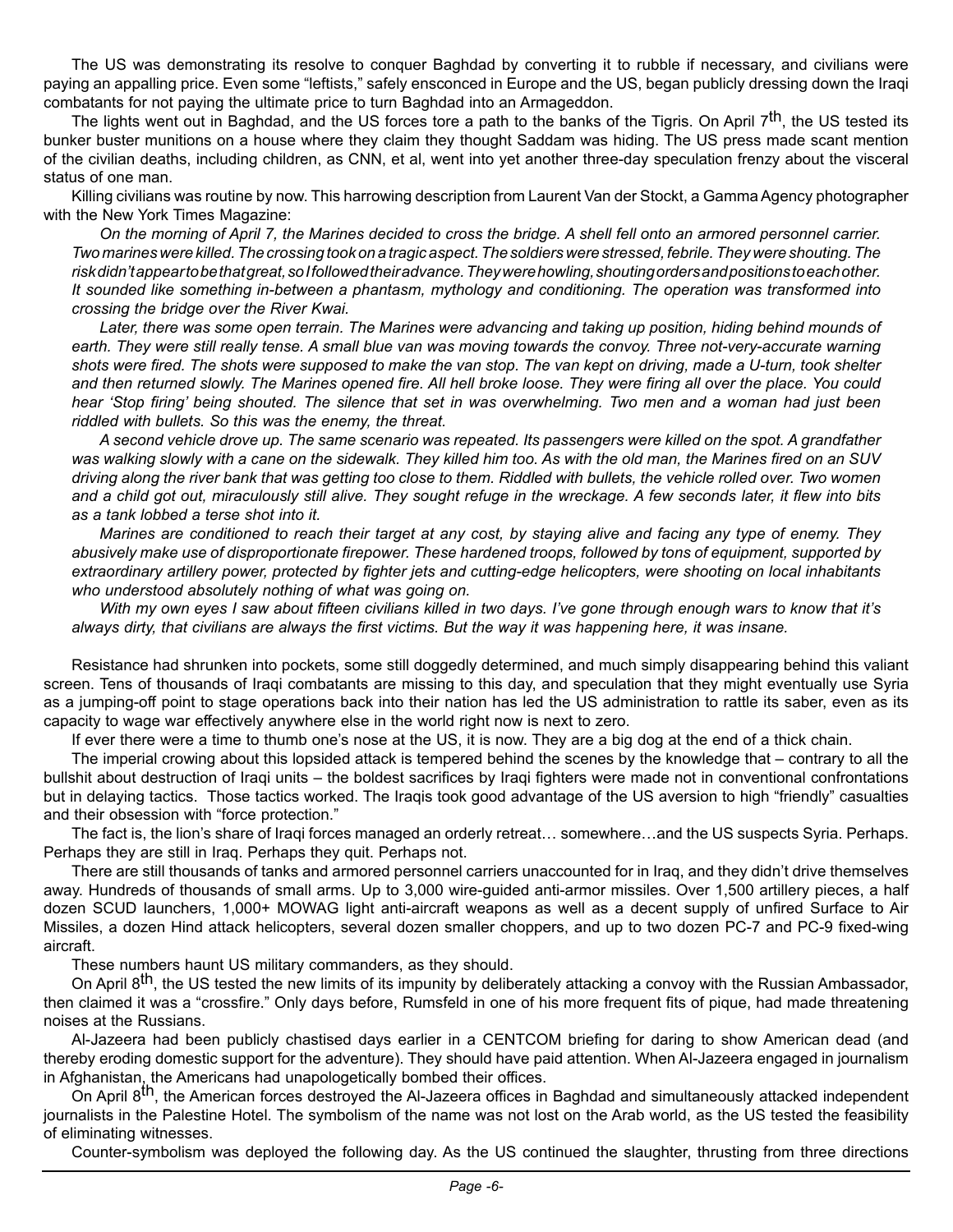into Baghdad and initiating its attack to take Kirkuk, the American military gathered together a sparse crowd around a Saddam Hussein statue, then pulled it down while the fake crowd cheered. The in-bed press, in a shameless and slavish display, kept their lenses tight to make the paltry mob appear larger. That image plays still today – long after it has been repeatedly exposed as a tawdry scam. They even refused to show the American flag that one over-enthusiastic young Marine had used to cover the statue's face. A little *too much* symbolism there.

Rumsfeld cracked on television once, uttering over and over "It's a liberation, it's a liberation, it's a liberation."

Then the looting began, and the US stood by. I saw it in Haiti. Let the chaos rein for a bit and they will beg for order, even if it comes from unwelcome quarters. Certain facilities were protected, like the Oil Ministry building. Then there was the most symbolic event of the war, in my opinion.

Iraq is the geographic and cultural cradle of Western civilization. The US military was sent to attack this cradle of civilization, and the US military initiated the looting of the Museum of Archeology, where 7,000 years worth of priceless artifacts were kept to posterity. Eyewitnesses report that before the looting began, Americans had been keeping the streets clear with gunfire. Then they pulled up in front of the Museum and started firing into it. I saw a tank round's hole in the front on a CNN report, far too high for a looter to have made it. They murdered the two Sudanese guards in front of the administrative building, then directed the looters, *through the US military's Arabic translators*, to enter the building and gut it. By April 15th, the National Archives as well, where millions of pages of historical documents, some centuries old, were stored, was looted, and the precious records burned by a street mob while US military looked complacently on.

### **THE NON-DENOUEMENT & MORAL IMPERIALISM**

The rest of the story could sound like a denouement. Kirkuk fell. Mosul fell. But it's just begun. Now politics begins, and we'll see just what kind of tar baby we have here.

The military "victory" is secure. The Washington gangsters have won their new turf, let's see if they can keep it. There will certainly be no attack on Syria. Again, those who fear this have not done the arithmetic, political or military. The United States has extended its military reach almost to its conventional limit, number one, and the objective was Europe and China, with Iraq's petroleum the strategic objective.

Anti-imperialists, all people of moral courage, need to quit letting these gangsters and their sycophant press spook them, and quit confusing ruling class blather with ruling class motivations.

The apocalyptic Bushite nonsense about Evil is a sop to the Christian right in the United States who believe this period is the fulfillment of biblical prophecy. They are a key part of the Bush junta's popular base in the United States, and – as Christian Zionists – part of the powerful popular Israel lobby. But the Neocons' blueprint, laid out some years ago, for leaping over this period of an impending severe crisis of US hegemony, is hard-eyed secularism. Their true weakness is bourgeois myopia and incredible hubris. They are constitutionally incapable of understanding history as a process that involves the masses.

Neoliberalism – the *form* of US imperialism – was falling into disarray before September 11th. It was a transformation of US imperialism that dated back to the Nixon administration, itself a strategy to overcome profound structural weaknesses in the system – not the least of which was the organic composition of capital – wherein the industrialized North *collaborated* in the harvest of the dependent global South. The character of that transformation has been written on at length – but dollar hegemony was its linchpin, and the basis of dollar hegemony, at the end of the day, was military might.

The most fundamental characteristic of Neoliberalism was that this "benign" leadership of the US was accepted by lesser imperial powers because the US served as an essential umpire for a *multilateral* system of exploitation and accumulation.

The difference between the Neoliberals (think of the Democrats) in the US and the Neocons (think Republican within Republican) is not on the question of exploitation and accumulation. They are equally devoted to preserving the status and privileges of the US ruling class, of which both are a part.

The difference revolves around two opposing delusions; the Neoliberal delusion that there is a way to return to the multilateral gluttony of the recent past – with the US reassuming its role of benevolent father – and the Neocon delusion that the US can have its economic cake and eat it too by playing the part of a global protection racket on energy markets.

The Neoliberals cannot solve the problem of rebellion in the periphery and the falling rate of profit. The Neocons cannot solve the problem of military costs – economic and political.

Meanwhile, back in the USA, the initiation of wholesale hostilities on March 20<sup>th</sup> erased the broadest basis of unity for the anti-war movement.

The strength of the broad anti-war movement prior to H-hour was the convergence of different political tendencies, including many sections of the managerial and ruling classes, around a single demand: No War!

Any attempt now to preserve those alliances intact flies directly in the face of reality. They cannot hold because their basis had disappeared, and our differences will now come out into the open. Many people were moved from questions about the motivations for war, to a clear anti-imperialist perspective. Now is certainly a good time to stress education and consolidation of those sections of the population who are still in a teachable moment – especially ordinary workers and people of color.

Anti-imperialists (and I am one) are standing exposed again, no longer folded unobtrusively into the larger mass. Liberals (including neoliberals) are already retreating to their old paths. If we are not careful, we will be tempted down those same paths, which look well kept but ultimately lead nowhere. Emblematic of that retreat are certain rhetorical and political strategies that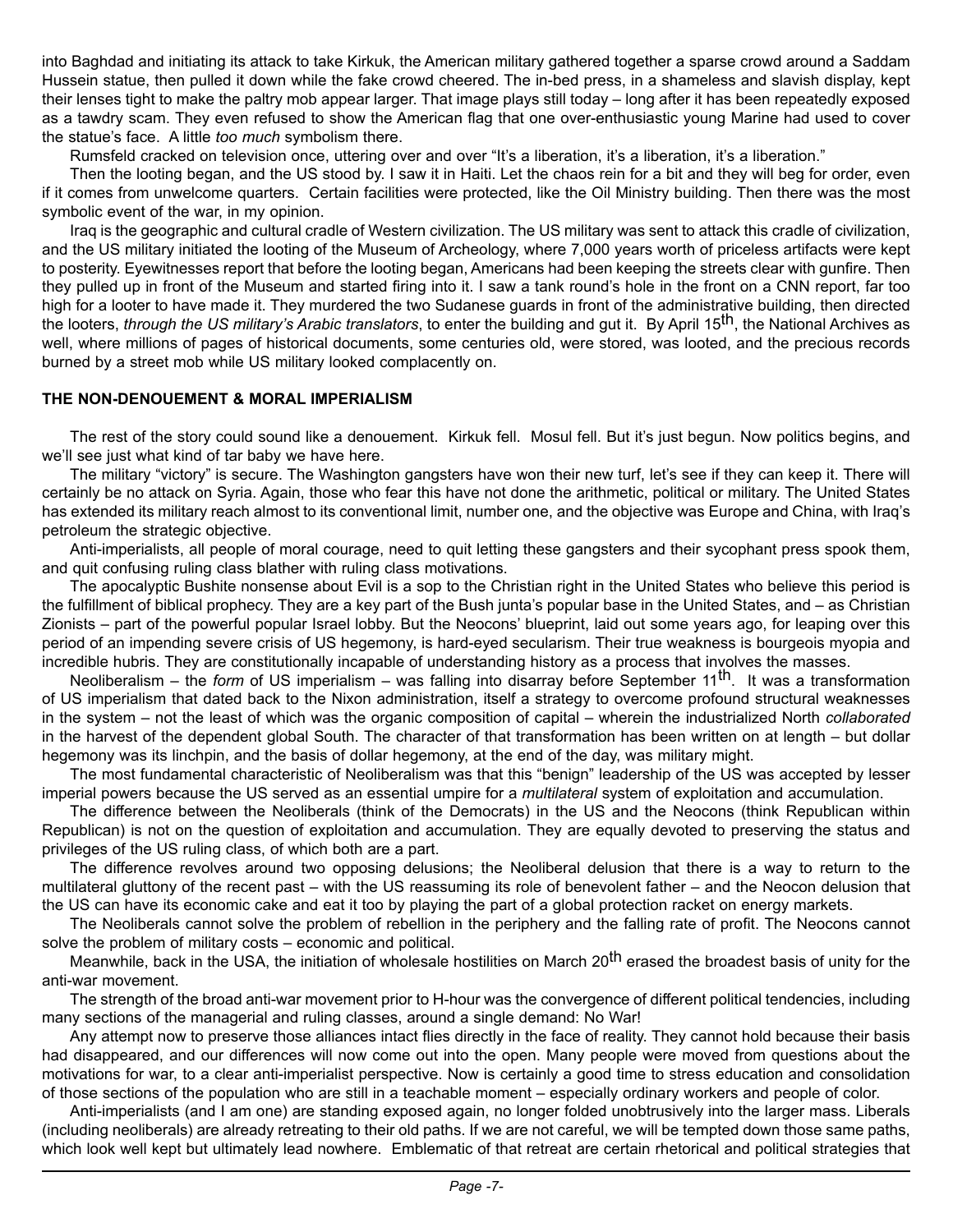were tolerated in the diversity of the pre-H-hour movement, but which must now be challenged from the left.

Not least among them is the denunciation of Ba'ath Party leadership, especially of Saddam Hussein. This is a worldclass red herring. Ba'athism was a movement that cannot be judged through the rosy lenses of Western morality. It's akin to measuring Black prejudice with the same yardstick used to measure white prejudice. The reality of power relations makes these points of view irreconcilably and qualitatively different.

Moral imperialism is a very slippery slope.

Ritual denunciation of Saddam Hussein before, during, and after the latest invasion did not prevent the anti-war movement from being mercilessly red-baited and patriot-baited.

What it *did* do was set the stage for a huge fraction of the pre-H-hour anti-war movement to have its legs knocked out from under it when tanks rolled north. The failure to grasp the nature of US imperialism and how it was responsible long before the war – as a global system – for every single aspect of the situation in Southwest Asia, left so-called progressives grappling in the dark after ahistorical moral comparisons, generally based on a thirteen-year campaign of demonization, and more recently, calling for the UN to take up the task of occupation.

Michael Keaney, an economist living in Finland put it well when he noted that:

*…various people in the metropolitan left are, in the midst of all that is going on at present, spending valuable time and resources telling others on the left 'I told you so' or lecturing them on the finer points of 'democracy' when the real task at hand is to work against imperialism. Under current circumstances, the effective result of getting even slightly bogged down by this 'sugar-coating' is to legitimate imperialism. We surrender valuable ground when we give any credence whatsoever to the propaganda claims of cruise missile liberals and neo-cons alike concerning other regimes whose development has been twisted, tortured, stunted, manipulated, thwarted, squashed, halted... by the constant interference of the metropolis which has, to use Edward Said's very appropriate phrase, 'driven them crazy after decades.' And right now I don't really need to hear about the venality of 'Saddam'. [A] proper class analysis of pre-invasion Iraq would be in order so that we might understand better how things will develop in the future. But quite honestly, for the time being and until it is proved otherwise, Saddam Hussein and his cohort are a part of the antiimperialist movement.*

This recognition will become more important if there is a real struggle against the American occupiers. That struggle cannot be held to account by the standards of Western progressives, even of Western leftists. It will require a form of unity and struggle appropriate for those who engage in the resistance, and it will not be pretty enough for BMW Bolsheviks sipping *lattes* while they plan the revolution for places they've never lived.

We can't possibly know – at least most of us can't – what a nascent Iraqi resistance might look like, or even if it exists *at this point.*

We might be seeing it now, in the ubiquitous mini-rebellions against American occupation, street mobilizations that are forcing the US military to withdraw or overreact. Rejections of US-installed colonial surrogate leadership. That would certainly queer the US pitch and, to sustain disruption, it will require blinding the US to plans and intents. That will mean merciless ferreting out of collaborators with the US. It might mean suicide bombing. Some might disappear, leaving the country to sharpen their skills; precision marksmanship and non-technical communications, mechanical ambushes, small-unit planning. Organizing units and staffs, some blending back into the population to monitor the mood of the street. Let the situation ripen. The fault lines are already appearing in Iraqi society, and resistance to the Americans has begun even before the guns have fallen silent. Wait and plan for one or two totally unexpected and devastating blows delivered when their guard is down, one year, one and a half, maybe more, from now, organizing the insurgency in the meantime, setting up safe houses and rat lines, developing intelligence networks, establishing tactical caches and supply lines. It's all speculation.

We just don't know. But neither does the Bush Crime Family.

What we must understand is that progressives cannot stand against *whatever is necessary* to expel the invader. As Henry Liu says, we cannot let the White Man's Burden become our burden by falling into the trap of moral imperialism. We cannot put an abstract morality above the people.

We cannot join that herd.

This is far from over.

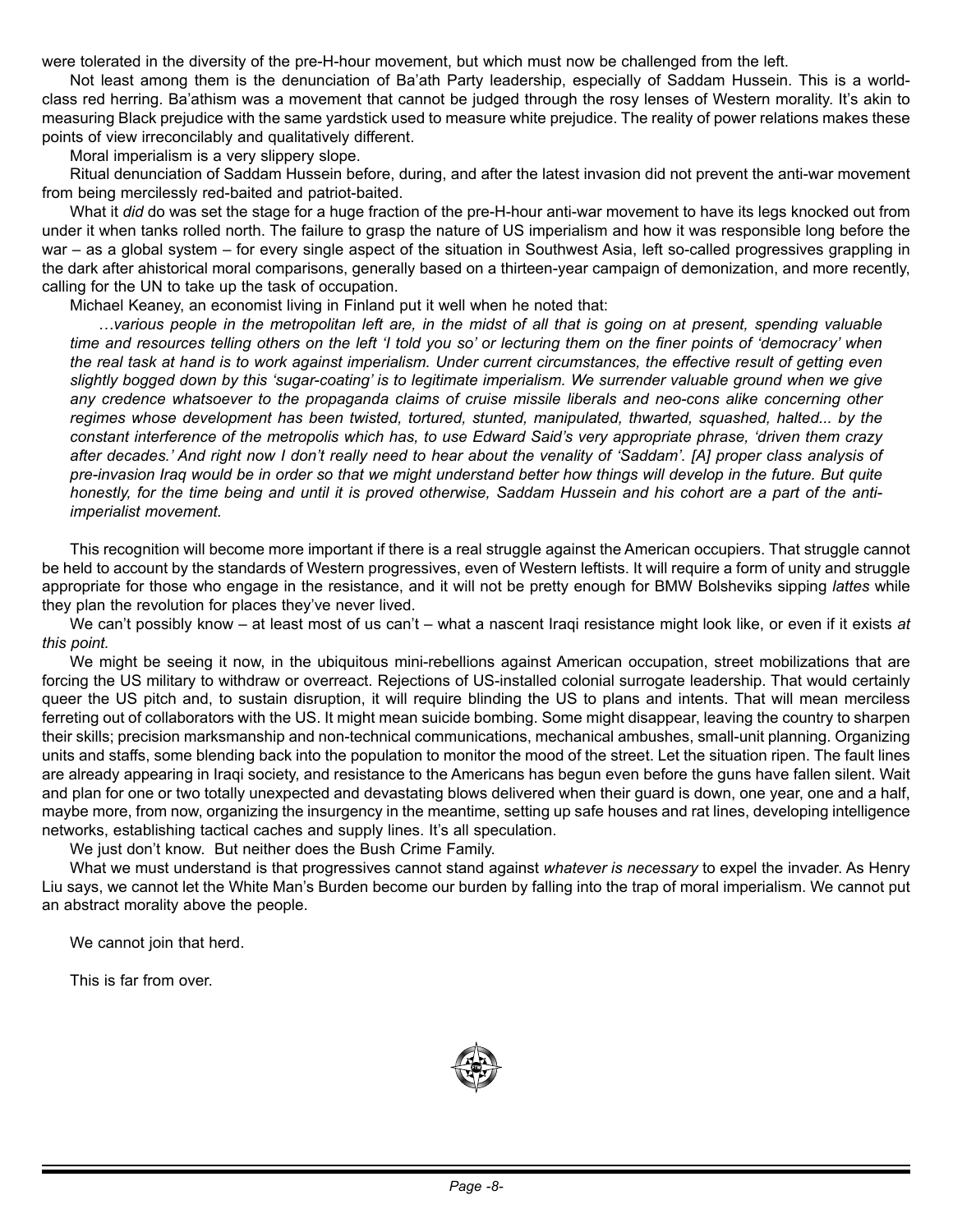# **Unholy Grail: The Quest for Genetic Weapons**

- **Food Crops and Livestock Are An Easy First Target for Gene-Specific Weapons – Has It Already Happened?**
- **A Realistic Look at Probabilities, Responsibilities and Ethical Questions Arising From Experience and the One Nation Arousing the Most Suspicion – The United States**

### by Kellia Ramares

(Special to *From The Wilderness*)

[In the conclusion of her two-part series on gene-specific bioweapons Kellia Ramares reveals an easily overlooked truth. The most likely and easiest targets of such weapons are food crops and livestock which would provide the attacking nation with a degree of deniability. Then, in her conclusion Ramares states two facts that are probably all too obvious. Of all the nations in the world the U.S. is the most likely to develop such weapons and history and that human nature teach us to expect them, and soon. – MCR]

### Mar. 11, 2003, 00:30 PST (FTW) **TALKING ABOUT ETHNIC WEAPONS: NOT IN POLITE COMPANY**

The web sites for Human Genome Project Information are maintained on the web site of the Oak Ridge National Laboratory.**52** Part of the web site is devoted to information on Ethical, Legal and Social Issues.**53** That page stated that "The U.S. Department of Energy (DOE) and the National Institutes of Health (NIH) have devoted 3% to 5% of their annual Human Genome Project (HGP) budgets toward studying the ethical, legal, and social issues (ELSI) surrounding availability of genetic information. This represents the world's largest bioethics program, which has become a model for ELSI programs around the world."**54**

The issues raised on that page were: Fairness in the use of genetic information by insurers, employers, courts, schools, adoption agencies, and the military, among others; privacy and confidentiality of genetic information; psychological impact and stigmatization due to an individual's genetic differences; reproductive issues including adequate informed consent for complex and potentially controversial procedures, use of genetic information in reproductive decision making, and reproductive rights; clinical issues; uncertainties associated with gene tests for susceptibilities and complex conditions; conceptual and philosophical implications regarding human responsibility, free will vs. genetic determinism, and concepts of health and disease; health and environmental issues concerning genetically modified foods (GM) and microbes; and commercialization of products including property rights (patents, copyrights, and trade secrets) and accessibility of data and materials.**55** This page contains no mention of military applications of genetics, or the possible development of ethnic weapons.

Likewise, the page that is devoted to Minorities, Race, and Genomics**56** contained information about conferences for minority leaders to inform them about the benefits of genetic research, and to discuss ways of helping more minority group members to develop careers in genetics. Issues that would be of primary interest to minority group individuals, i.e. genetic testing, use of genetics in the courtroom, patenting and other business issues, and careers in genetics were the subjects of the conferences. But the issue of interest to the continued survival of minority groups, i.e. the development of gene-specific ethnic weapons, was not on the agenda.

Howard University, perhaps the most prestigious of the historically black colleges and universities in the United States, has a National Human Genome Center.**57** The formation of the Center was announced on May 1, 2001. Its mission is "to explore the science of and teach the knowledge about DNA sequence variation and its interaction with the environment in the causality, prevention, and treatment of diseases common in African American and other African Diaspora populations."**58** The program contains an ethics unit (GenEthics), which will be a source of bioethics information for the University and larger community as a whole. But again, military applications of genetics, and the implications of those applications for minorities is not mentioned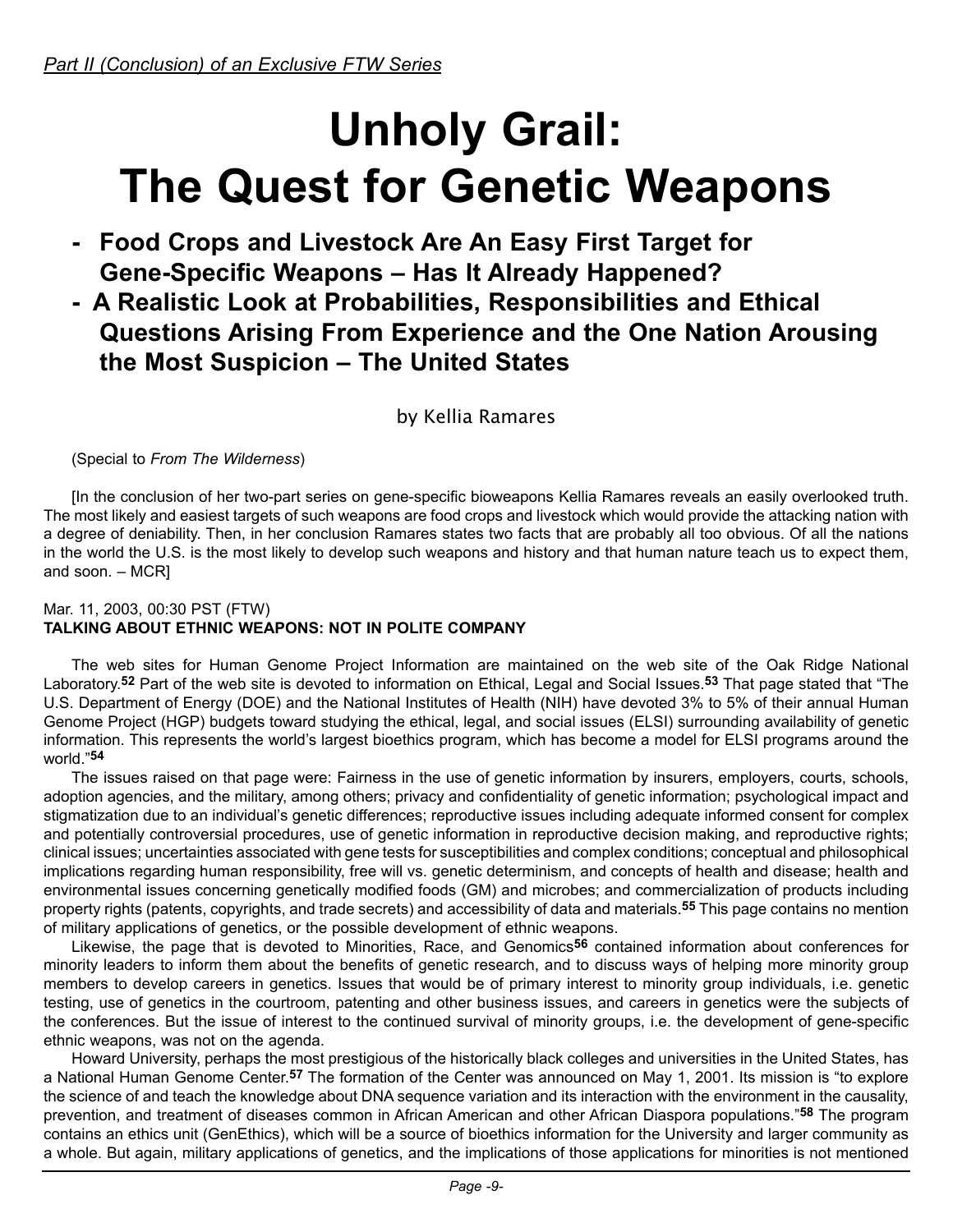among the many aspects of ethics with which the GenEthics unit will concern itself.

Of course, this is not to say that any attendees of the minority conferences or the participants in the Howard University National Human Genome Center or any other human genome research facility in the world never discuss or research the ethical implications of genetic weapons. But the lack of open acknowledgement of the topic is disturbing. It is also not surprising to Edward Hammond of the Sunshine Project. He told *FTW*: "Genetically targeted weapons or ethnic weapons are a big No-No to talk about in the world of biological weapons control. You don't do it because you get scoffed at the minute that you do it. I personally think that people are sticking their heads in the sand about it."

### **AGROTERRORISM: THE LIKELY FIRST CASE SCENARIO**

The first genetic weapons are likely to be aimed, not at humans, but at agriculture. This is because so much more is known about plant and animal genetics through years of work sequencing their genomes and because modern agriculture has developed genetically uniform crops, which could be more easily attacked than people. Agricultural genetic weapons could also have a similar effect on a people as a direct genetic weapon, by wiping out many of the food sources of a geographically concentrated ethnic group.

Dr. Mark Wheelis, a microbial biochemist and geneticist at the University of California Davis, focuses his research on the history of biological warfare, and on biological weapons control. He sees anti-agricultural bioweapons as being within the reach, not only of states, but also of agricultural corporations, organized crime, terrorist groups and individuals.**59**

According to Wheelis, reasons to attack agriculture would include: attacking the food supply of an enemy belligerent; destabilizing a government by initiating food shortages or unemployment; altering supply and demand patterns for a commodity, or commodity futures, and for other manipulations and disruptions of trade and financial markets.**60**

An agricultural bioattack would be easier to carry out than one directly against humans because there are many plant and animal diseases that humans could disperse without harming themselves by handling the bioagents. Fields have little or no security. If the goal is an economic one, such as to disrupt trade, the creation of only a few cases may be necessary to require the quarantine or destruction of a region's crops or animals.**61** One example of the havoc an agricultural disease can wreak on farm economies occurred in England in 2001, when over the course of 9 months, 5.7 million animals were slaughtered at a cost of 2.7 billion pounds after an outbreak of foot and mouth disease.**62**

### **TERMINATOR TECHNOLOGY: A GATEWAY TO GENETIC ATTACKS ON AGRICULTURE?**

Terminator Technology, developed by St. Louis-based Monsanto Corporation, is the rubric for any of several patented processes of genetic engineering for the "control of plant gene expression," that result in second generation seeds "committing suicide" by self poisoning when an outside stimulus, most often the anti-biotic Tetracycline, is applied to the crop.**63**

The goal of Terminator is to destroy the millennia old practice of seed-saving, thus forcing farmers to buy new seed in the market each year. Not surprisingly, Monsanto has been busy buying up seed companies. As of 1998, Monsanto owned Holdens Foundation Seeds, supplier for 25-30% of US maize acreage, Asgrow Agronmics, the leading soybean distributor in the US, De Kalb Genetics, the second largest seed company in the US and the ninth largest in the world, and Delta and Pine Land Company.**64** This latter acquisition has given Monsanto control of 85% of the U.S. cotton seed market.**65**

Though technically not a genetic weapon as we have defined such in this article, Terminator technology and corporate monopolies on seed development and distribution can make the world more vulnerable to gene-specific attacks on crops by proliferating genetically identical plants.

In an interview with *FTW* in January 2003, Dr. Wheelis said:

*Since plant varieties are particularly highly inbred, and many domestic animals are very highly inbred, although not to the extent that many plants are, this does mean that, unlike humans, where there is a tremendous heterogeneity*  in any population, there's a very high degree of genetic homogeneity. So you can travel for a hundred miles in [the] *Midwest and see thousands of square miles planted with exactly the same variety of maize. And that means, using what one knows of the maize genome, and of this particular variety of maize, it might be possible to develop a chemical agent that will affect one variety of maize, but not another. Or a particular virus might be able to be engineered so it is able to infect on particular strain of maize or rice or whatever, but not others. And so this does raise at least the theoretical possibility, that one could tailor chemical or biological weapons to attack varieties of domestic crops or animals that were used in certain parts of the world and yet these chemicals or infectious agents would be harmless or much less harmful to other varieties.* 

**FTW**: *Then...the mere fact that there are companies out there looking to spread a particular strain or species of maize, rice, whatever, and really the doing in of indigenous or farmer-developed crop could actually make it easier for genomic weapons?*

**Wheelis**: *Yes, for sure. One of the most robust defenses against genotype specific weapons is a considerable amount of*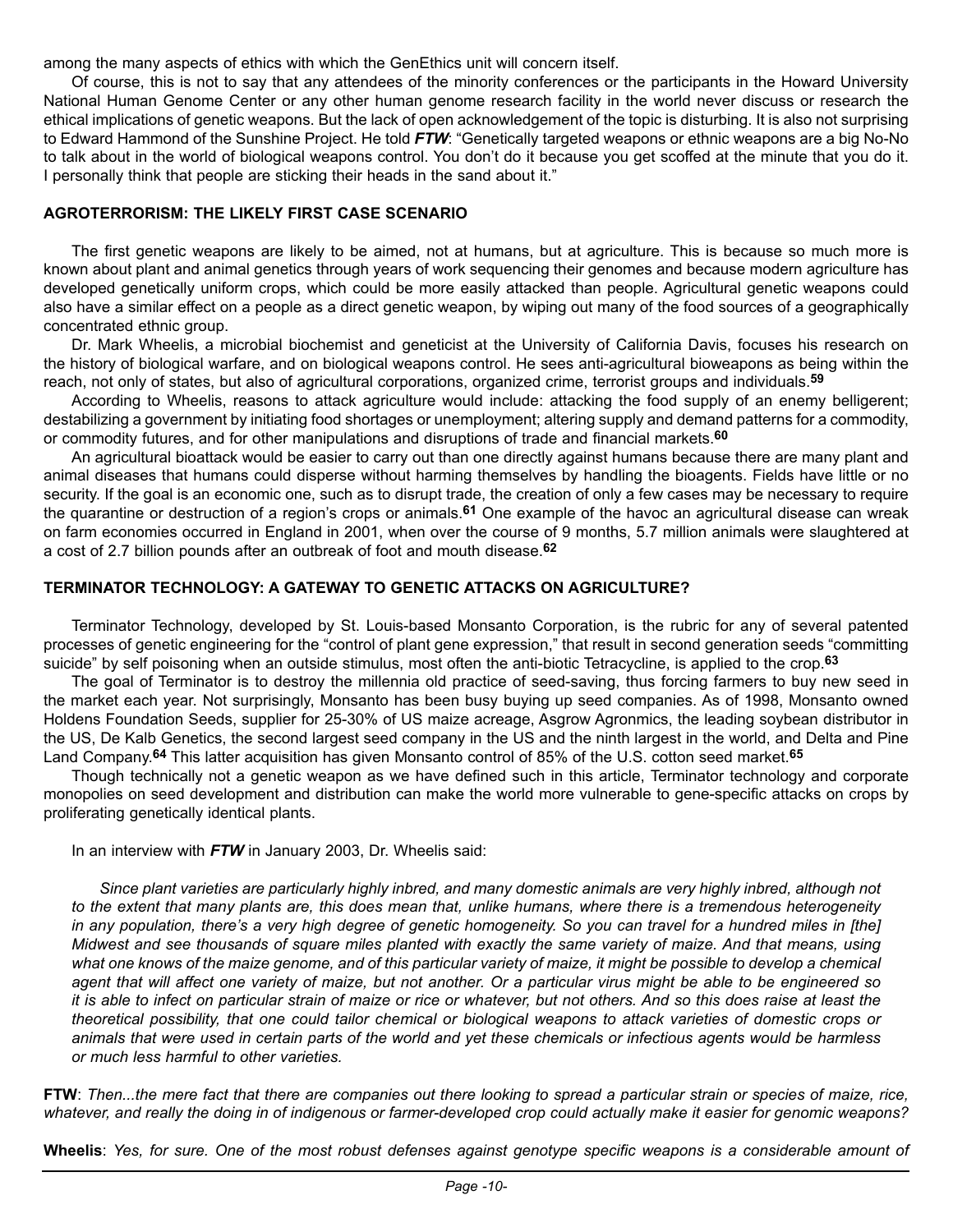*genetic heterogeneity. And in many parts of the developing world there are many different varieties of crops, often grown very close to each other. So you can find different land races of maize, for instance, in Mexico, grown only a few kilometers apart. Yet they're remarkably different strains of maize. And so that kind of genetic heterogeneity in which over a large geographic area there are many different varieties of the same crop, sometimes several varieties cultivated together on the same plot of land, makes those crops quite resistant to any kind of genetic specificity of a weapon.*

In contrast, in the developed world, we commonly plant very large acreages, at very high densities, of identical, not just similar, but identical genotypes of whatever crop we're talking about. And so that makes this high density, low genetic diversity monoculture quite vulnerable to this kind of attack, whereas the lower density, intercropped, genetically variable agriculture of much of the developing world is not so susceptible to this.

Thus, ironically, it is the United States, a major agricultural producer, and the world's biotech leader and superpower that could be devastated by a genetically specific agricultural bioattack.

But Monsanto is also targeting the developing world. Dr. Harry B. Collins, Vice President for Technology Transfer at Delta and Pine Land Co., now owned by Monsanto, said in 1998, "The centuries old practice of farmer-saved seed is really a gross disadvantage to Third World farmers who inadvertently become locked into obsolete varieties because of their taking the "easy road" and not planting newer, more productive varieties."**66**

Modern chemical dependent farming is anything but an "easy road" for farmers of the developing world. Dependence on chemical inputs has raised the cost of farming in the Global South with devastating consequences. Radio journalist Sputnik Kilambi has covered the suicides of farmers in India:

*Between 1997 and the end of 2000, in just the single district of Anantapur in Andhra Pradesh, 1,826 people, mainly*  farmers, committed suicide. Most of the deaths were debt-related. Rising input costs, falling grain and oil seed prices, *closures by banks, all policy-driven measures, crushed them. ... Small and marginal farmers of Anantapur have no other option. The region is a monocrop area and suffers from inadequate irrigation.... Ironically, says K. Gopal, it is the younger farmers, who in principle are open to modernization, that are most liable to commit suicide. "They're very enterprising, risk-taking farmers. They're willing to go in for modern agricultural practices, with a view to increase ease, to increase profitability. They go in for modern agricultural practices; they even go in for the use of insecticides, for the use of good quality seeds. What this shows is that modern farming does not have any validity for the small and marginal farmer kind of situation in which we are faced. The technology is not relevant; the profitability is not relevant; the liability is not valid."*

For K. Gopal it is clear that the Andhra Pradesh government wants the farmers to get out of farming, to make way for the brave new world of corporate and industrialized farming. The Israelis have set up such a model in [an] area where the farmers grow exotic items like gerkins and baby corn for the urban middle and upper classes. The old relationship between farmer and land has been totally destroyed....**67**

Corporate farming is doomed to failure as the End of the Age of Oil makes the petrochemically-derived pesticides and fertilizers on which it is dependent uneconomical and, inevitably, unavailable. But if, in the meantime, indigenous farmers and farming practices, including seed saving and cultivating genetically diverse crops, are destroyed, we may not need to develop "ethno-bombs" to destroy the only race genome researchers say there is: the human race.

### **CONCLUSION: IT'S NOT THE KNOWLEDGE; IT'S WHAT WE DO WITH IT.**

With genetic research having a potential for beneficial use, the question is not whether to conduct the research, but how and to what end. The "how" is extremely important to indigenous and other minority populations who have been exploited by white Western science for centuries. On February 19, 1995, representatives of 17 indigenous organizations meeting in Phoenix, Arizona, issued a "Declaration of Indigenous Peoples of the Western Hemisphere Regarding the Human Genome Diversity Project."**68** The document opposes the Human Genome Diversity Project, condemns the patenting of genetic materials and demands "an immediate moratorium on collections and/or patenting of genetic materials from indigenous persons and communities by any scientific project, health organization governments, Independent agencies, or individual researchers." **69** The document reaffirmed "that indigenous peoples have the fundamental rights to deny access to, refuse to participate in, or to allow removal or appropriation by external scientific projects of any genetic materials."**70** Indigenous concerns are well founded, especially in light of the shameful history of white scientific practice that has indigenous people still struggling to reclaim sacred artifacts and the very bones of their ancestors from museum shelves.

But even this document, so strongly opposed to genetic research on indigenous people, sounds a contradictory note. "We demand that scientific endeavors and resources be prioritized to support and improve social, economic and environmental conditions of indigenous peoples in their environments, thereby improving health conditions and raising the overall quality of life." Among the Pima Indians of Arizona, for example, 50% of people between the ages of 30 and 64 have diabetes.**71** What if genetic research could find the cause and even a treatment for the high incidence of diabetes among American Indians and Alaska Natives?

The question "To what end?" concerns us all. What if Israel, which apparently is researching genetic difference between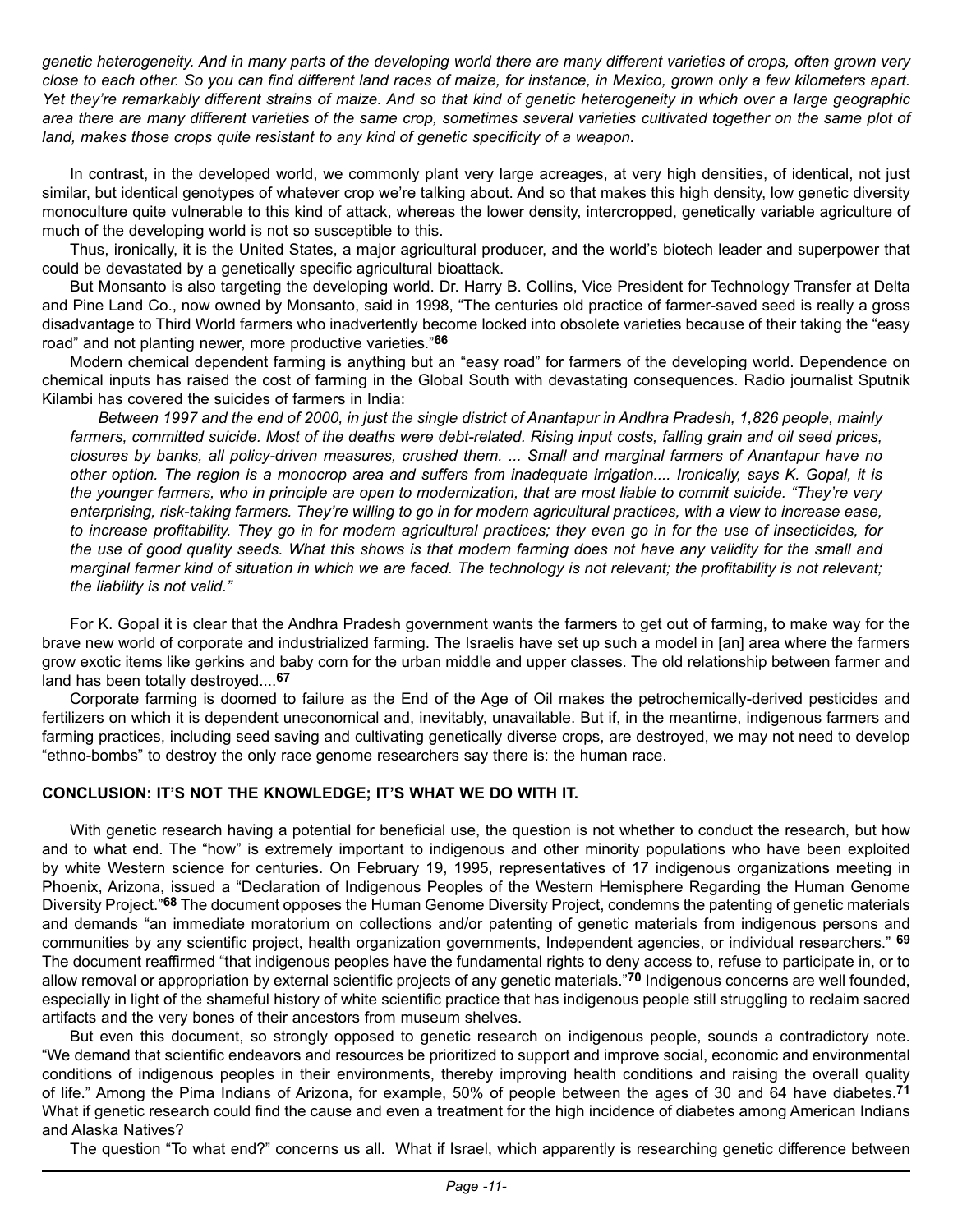Jews and Arabs to develop an ethnic weapon, altered its foreign policy to embrace the genetic research that links the two peoples? **72**

The U.S. Department of Energy is doing research within the Human Genome Project on chromosomes 5, 16 and 19. DOE says, "Particular genes of interest are those mediating individual susceptibilities to environmental toxins and ionizing radiation." **73**

Is DOE looking to refine dosage levels for radiation treatments for cancer, or is it trying to figure out how many people will survive strikes with tactical nuclear weapons?

Even a cursory survey of the scientific literature in genetics indicates scientific interest in the genetic differences within and between peoples. In addition to possible medical applications of this research, there are other intriguing questions, about historical human migration patterns and the distribution and relationships of languages, for example, which should be of no military interest. But research that does turn up differences in the genetics of socially defined ethic groups is open to abuse, in all likelihood by governments, even if the scientists doing that research intended no such thing. The way to prevent such abuse is to strengthen the moral repugnance to biological, chemical and genetic weapons and to create legal means to enforce the Biological and Toxin Weapons Convention and the Chemical Weapons Convention. Right now, the political and ethical dialogues are simply not keeping up with the pace of scientific advancements in genome research. Dr. Wheelis of U.C. Davis says:

[M]y sense is that the United States, some time ago, decided that chemical and biological weapons, and possibly even nuclear weapons, were going to be proliferating worldwide. And that current arms control regimes had been unsuccessful in preventing that--and that additional international negotiations didn't look to hold out much hope for actually restraining weapons proliferation. Now I personally disagree with this. But I think that's the position that many in the United States government have come to. They've concluded that there's clear evidence of chemical and biological weapons proliferation in the world. That neither the biological weapons convention, nor the chemical weapons convention have been effective. And finally, that the protocol for the biological weapons convention offers no promise as a tool to increase the safeguards against proliferation. And so I think the United States is in more of a responsive than a preventative mode. I think we basically decided prevention of proliferation has failed; it's going to happen anyway; there's not much we can do about it. And so we should go into a mode in which we respond."74

But the conventions have no teeth because the United States keeps resisting all efforts to give them any. Dr. Barbara Hatch Rosenberg has written:

*Since the BWC came into force in 1975, biotechnology has progressed rapidly, its military potential has not gone unnoticed, and suspicions have multiplied. Anxious to increase transparency and ensure compliance with the Convention, the state parties in 1986 adopted an annual information exchange as a Confidence Building Measure (CBM). The ineffectiveness of this 'politically-binding] measure led the parties in 1991 to initiate the process of developing a legally-binding Protocol to monitor compliance. Ten years later this process became stalemated over the implacable opposition of the Bush Administration to any legally-binding instrument.75*

If the United States will not legally commit itself to compliance with the Convention, on what legal, moral, or rational basis can it go to war against Iraq or any other nation claiming that the other nation is creating chemical or biological weapons?

#### **ENDNOTES**

 $\overline{\phantom{a}}$  , where  $\overline{\phantom{a}}$  , where  $\overline{\phantom{a}}$  , where  $\overline{\phantom{a}}$ 

- 55. (Ibid.)
- 56. <http://www.ornl.gov/hgmis/elsi/minorities.html>
- 57. <http://www.genomecenter.howard.edu/intro.htm>
- 58. (Ibid.)

60. (Ibid.)

Kellia Ramares earned a B.A. in economics, with honors, from Fordham University in New York in 1977. She also earned a law degree from Indiana University-Bloomington in 1980. She has been a reporter for KPFA-FM in Berkeley, CA for nearly four years. There, her specialty is toxics reporting. Kellia is also an Associate Producer for WINGS - Women's International News Gathering Service, a Contributing Editor for OnlineJournal.com and a reporter for Free Speech Radio News, which is heard in over 50 stations throughout the United States. Kellia's latest project is R.I.S.E. - Radio Internet Story Exchange, an Internet-based public affairs program. The R.I.S.E. website is <http://www.rise4news.net>.

<sup>52.</sup> <http://www.ornl.gov/hgmis>

<sup>53.</sup> <http://www.ornl.gov/hgmis/elsi/elsi.html>

<sup>54. (</sup>Ibid.)

<sup>59.</sup> Wheelis, Dr. Mark, "Agricultural Biowarfare and Bioterrorism," Edmonds Institute Occasional Paper, 2000

<sup>61. (</sup>Ibid.)

<sup>62.</sup> Chrisafis, Angelique, "Devastation in the wake of foot and mouth: Farmers count epidemic's cost as last 'infected status' areas are downgraded." The Guardian, December 1, 2001

<sup>63.</sup> Steinbrecher, Ricarda A, and Mooney, Pat Roy, "Terminator Technology: The Threat to World Food Security," The Ecologist, Vol. 8 No. 5, September/ October 1998, p. 277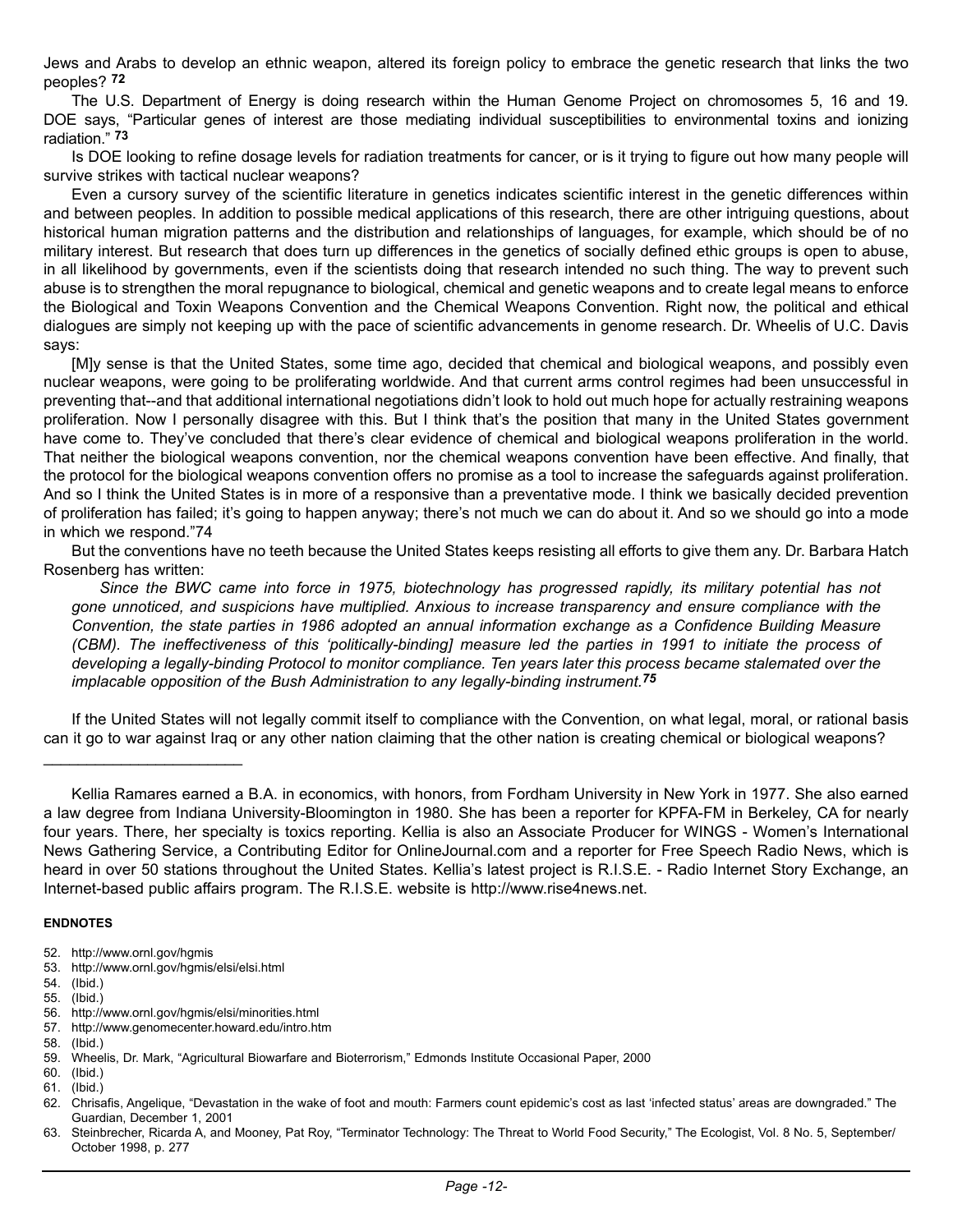- 64. Tokar, Brian. "Monsanto: A Checkered History," The Ecologist, Vol. 8 No. 5, September/October 1998, p. 259
- 65. (Ibid.)
- 66. Steinbrecher and Mooney, op.cit. p. 277
- 67. Kilambi, Sputnik, "Thousands of farmers commit suicide in India," Free Speech Radio News, December 27, 2001
- 68. <http://www.indians.org/welker/genome.htm>
- 69. (Ibid.)
- 70. (Ibid.)
- 71. "Diabetes in American Indians and Alaska Natives Fact Sheet ," National Diabetes Information Clearinghouse, National Institute of Diabetes and Digestive and Kidney Diseases, NIH Publication No. 99-4551, April 1999.
- 72. Larkin, Marilynn. "Jewish-Arab affinities are gene-deep." Lancet. 355 (2000); Kraft, Dina. "Palestinians, Jews Linked in Gene Study."Chicago Sun Times. 10 May 2000, late sports final ed.: 39.; Hammer, M.F., et al. "Jewish and Middle Eastern non-Jewish Populations Share a Common Pool of Y Chromosome Biallelic Haplotypes." Proceedings of the National Academy of Sciences. 97 (2000): 6769-74. These are among many articles, mostly scientific, on the subject of genetics and identity at [http://www.bioethics.umn.edu/genetics\\_and\\_identity/biblio.html](http://www.bioethics.umn.edu/genetics_and_identity/biblio.html)
- 73. U.S. Department of Energy, "Research Abstracts from the DOE Genome Contractor-Grantee Workshop IX " January 27-31, 2002 Oakland, CA. <http://www.ornl.gov/hgmis/publicat/02santa/index.html>
- 74. Phone interview, January 2003
- 75. Rosenberg, op.cit. p. 1

**- DynCorp Devastation of Civilian Life in South America Looks Like Ground Clearing and Depopulation on Behalf of the Oil Companies - Burning Chemicals Produce Same Gas Used in Nazi Death Camps**

# **PLAN COLOMBIA: THE PENTAGON'S SHELL GAME**

Stopping the hard drug trade, ending a 35 year-old civil war, eliminating human rights abuses and returning political stability to one of the oldest democracies in the Americas all sound like good ideas, but the bottom line in Plan Colombia has more to do with big business, and particularly the oil business, than any of the above.

by Peter Gorman – Special to *From The Wilderness*

(An earlier version of this story was published in *The Fort Worth Weekly* on March 13, 2003)

March 31, 2003, 0100 PST (FTW) -- "On the worst days, there are sometimes more than 30 of them," she says. 'They come in with nothing but their muchilas, backpacks. They've left everything to get out of Colombia. Or even worse, they come from our own border here in Ecuador. They are sick. Some have sores and rashes. They can't breathe; they complain their joints ache or that they can no longer see clearly. No one believes us but that doesn't mean it isn't true."

The woman paused. Her name is Sister Carmen Rosa Perez and she is a nun working at the Iglesia Miguel de Sucumbios in Lago Agria, the largest city in Sucumbios, one of the districts that fronts the Putumayo river. Across the river is the Colombian province of Putumayo, a remote region in northwest Amazonia that has become the center of both Bill Clinton's Plan Colombia and George Bush's expanded Andean Initiative. Sister Carmen's job since October, 2000 has been to see to the refugees from Colombia's raging civil war and get them properly registered. In two years she and the other nuns at the church have registered 3,676 refugees of the combat. The vast majority has come from Colombia, to escape the violence of the right wing paramilitaries, the AUC, the leftist Revolutionary Armed Forces of Colombia, the FARC, or the Colombian military. But in the past several months, she says, there are more and more Ecuadorians passing through the church as well. They come because they have been brutalized, either by the conflict spilling across the river that separates the two countries, or by the loss of their crops to the defoliation that plays such a key part of Plan Colombia.

"At first they came to escape the violence, but now they mostly come to try to find work and food to feed their families. The spraying has killed all their crops, all their animals, even the animals of the forest are gone."

### **THE BUSINESS OF PLAN COLOMBIA**

When Bill Clinton unveiled Plan Colombia in late 1999, its stated goals included eradicating the coca and opium poppy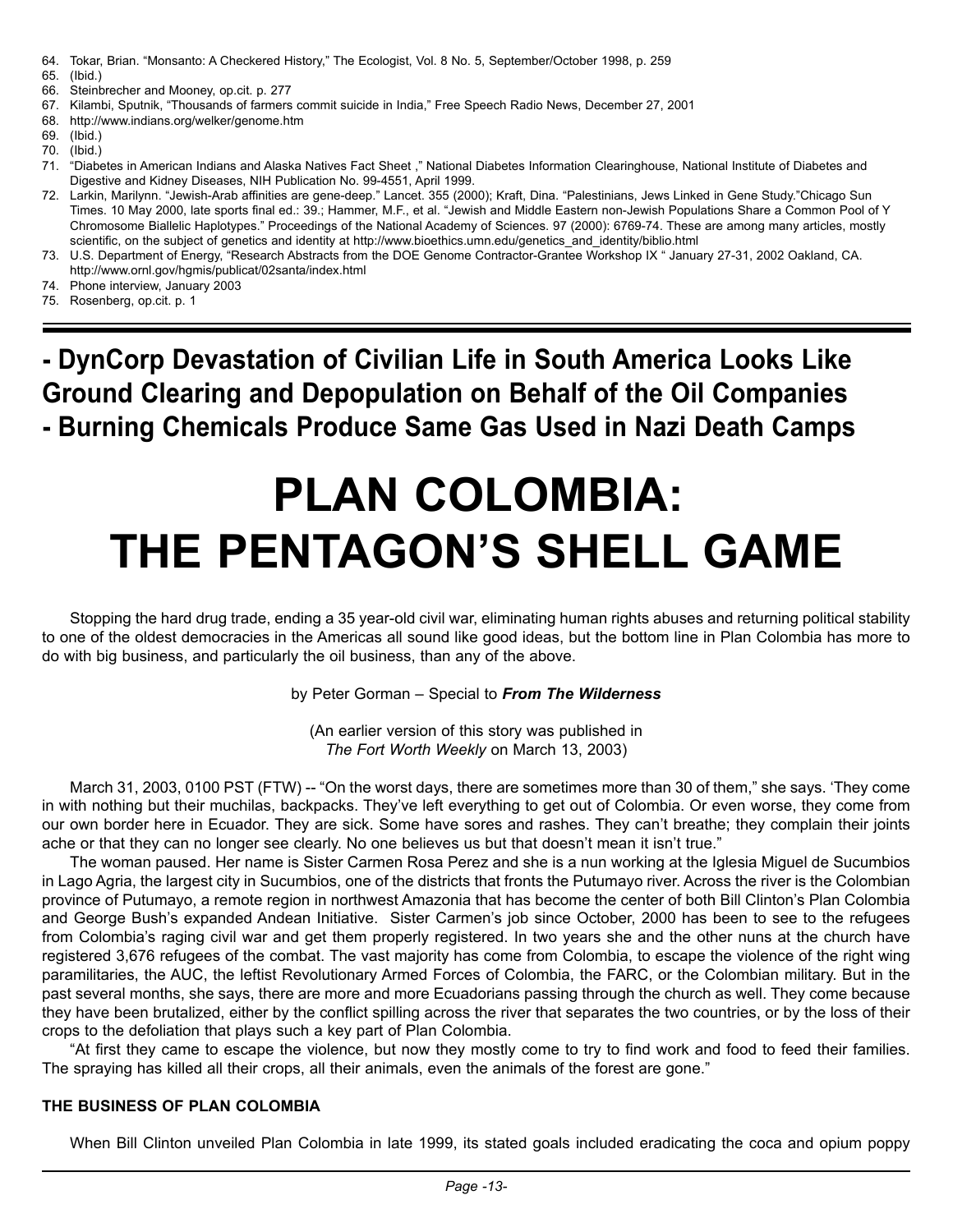plants used to make cocaine and heroin, respectively, while helping the Colombian government end its civil war, reduce human rights abuses, and reestablish political stability through aid to its military and police forces. There was beauty in the Plan's simplicity: eliminating the plants which produced the drugs that generated black market funding for its civil war would almost solve all the problems facing Colombia simultaneously. And while President Bush has expanded Plan Colombia's vision—along with renaming it The Andean Initiative—to include the deconstruction of all "terrorist groups" operating in Colombia, he's kept the other stated goals in place.

Yet Plan Colombia may not have been fueled by a sense of US righteousness nearly as much as it was by the push of big business. The war in Colombia had been raging for more than 30 years, after all, before the US decided to get involved. Cocaine use had already peaked during the crack epidemic of the late 1980s and 1990s and was on the decline long before intervention in Colombia became a White House imperative. But in 1996, the US-Colombia Business Partnership was founded to represent US companies with interests in Colombia, and a well-financed lobbying effort for just such intervention began. The companies represented by the Business Partnership included Occidental Petroleum Corp, Enron Corp, Texaco and BP Amoco, among others. Each had huge stakes in Colombia.

The early winners in the \$1.3 billion Plan Colombia sweepstakes that Congress approved in 2000 were three military contractors. Sikorsky Helicopters, of Stratford, Connecticut, secured a \$360 million contract for 30 Black Hawk helicopters; the Ft. Worth-based Bell got a \$66 million contract for 33 of its Huey helicopters, and DynCorp, out of Reston, Virginia had an ongoing contract for crop fumigation renewed for two years for nearly \$600 million. Thus DynCorp, a company which primarily utilizes former military personnel for its government contracts worldwide became the linchpin of Plan Colombia. St. Louis-based Monsanto, the pharmaceutical giant which had provided Agent Orange as a defoliant during the Viet Nam war was also a beneficiary as one of its products, Roundup—glyphosate— was chosen as the Plan Colombia herbicide.

The biggest potential winners in the Plan Colombia sweepstakes though, the oil companies, will have to wait a while for their payoff. But when it comes it will be a good one. The US Geological Survey Hollin-Napo Unit, part of the World Petroleum Resource Assessment 2000 was released just prior to the passage of Plan Colombia in April 2000. What it indicated was that there were between 130 and 300 commercially viable but undiscovered oil fields in the region covering Southern Colombia, northeastern Ecuador and northwestern Peru. The heaviest concentration of those are in Putumayo in Colombia and across the river in Sucumbios, Ecuador. Estimates of field size begin at 1 million barrels—less is not commercially viable—and top out at 750 million barrels. But those estimates may be low: One of the fields pinpointed in the Survey was discovered in 2002 and has 1.41 billion barrels of proven reserves, doubling Ecuador's known oil reserves.

But standing in the way of most of the oil exploration in Putumayo is civil war and coca; in Sucumbios there is the protected reserve status of much of the land and it is diligently protected by local and foreign environmentalists.

Another issue that exists in both Putumayo and Sucumbios is the difficulty of pinpointing oil reserves because of the thick jungle canopy that covers much of the region. Satellite photography, an invaluable tool in oil exploration, cannot see through forests.

Gordon Staples, Research and Product Developer for RADARSAT, a Canadian Satellite Imaging company says that "In the dense forests of Central Canada geologists see variation in forest-type which implies geological formation—they can read the topology despite not seeing it. But in areas of dense tropical jungle the geology is that much more complex. In other words, the differentiation between oil deposits and subsurface water deposits is considerably easier if there is no ground cover."

### **COCA IN COLOMBIA**

There are more than 200 species in the Erythroxylaceae, or coca, family, but only two have a high enough cocaine alkaloid content to have any commercial value: Erythroxylum coca v coca, or Bolivian coca and Erythroxylum novogranatense v novogranatense, Colombian coca. Both species have been cultivated for at least 3,000 years and the plant's leaves have traditionally been utilized for religious, social and medicinal reasons. But until recently, only Bolivian coca was used in the manufacture of cocaine. It grows well in the moist tropical forests on the eastern slopes of the Andes mountains in Bolivia and Peru at altitudes ranging from 1,500 to 6,500 feet and has an alkaloid content considerably higher than any of the others.

Despite its lower alkaloid content, during the mid-1990s, when Colombia overtook Peru as the world's number one producer of coca, Colombian coca was pressed into commercial use because Bolivian coca doesn't grow there. Colombian coca grew well on either mountain slopes or in the sweltering lowland jungle and was particularly drought resistant.

With a lesser alkaloid content, meeting 70-80% of the world's demand for cocaine necessitated growing more acreage than was needed with Bolivian coca, which led to major increases in acreage under cultivation in the last 10 years. Colombia, for instance, was estimated to be growing about 250,000 acres as late as 1998. But State Department numbers suggest that during 2001, Colombia had roughly 420,000 acres under cultivation, an increase of 40% over four years. That increase, much of which has taken place in the southern Colombian state of Putumayo, has been a perfect pretext, generating numbers that justify Plan Colombia's key stated component of coca eradication in the media, and therefore the US public's eyes.

### **ERADICATION**

During 2001, the first year spraying was done under the banner of Plan Colombia, US Ambassador to Colombia Anne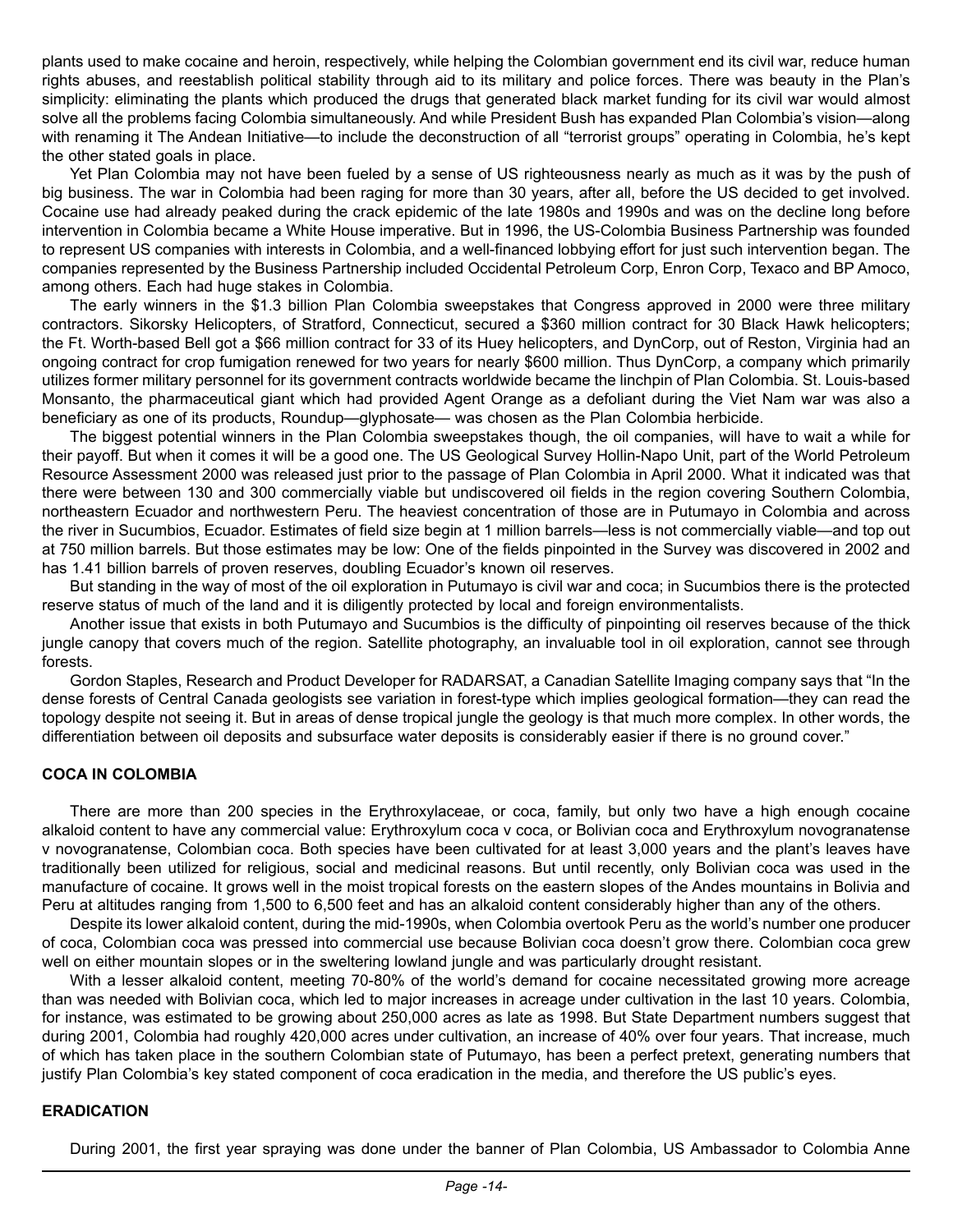Patterson estimated that 198,000 acres of coca were fumigated, much of that in Putumayo. But with the onset of Plan Colombia came the onset of problems for the people in the region. Farmers claimed that despite US assurances from the State Department that spraying would be pinpoint and only utilized on coca crops of more than seven acres, thousands of people with small family farms were sprayed as well, got sick and were ultimately displaced by the spraying. Additionally, there were complaints of animals dying and food crops poisoned.

The US denied the allegations, insisting that the product being used, a variant of Monsanto's household herbicide Roundup, was safe. On April 30, 2001, shortly after Plan Colombia's coca fumigation began, William R. Brownfield, Deputy Assistant Secretary of State for the Bureau of Western Hemisphere Affairs wrote in the Philadelphia Inquirer that "The agent used in aerial eradication is the herbicide glyphosate... It is one of the least harmful herbicides to appear on the world market… Accounts claiming that glyphosate causes damage to humans, animals and the environment are unfounded."

Deputy Assistant Secretary Brownfield was either misinformed or lying. Four months before he opined in the *Inquirer*, Dutch journalist Marjon van Royen had published an admission by the State Department in the Dutch newspaper *NRC Handlesblad*, that it wasn't Roundup, but Roundup Ultra that was being used in the spraying in Colombia. Additionally, the State Department admitted that a Colombian product called Cosmoflux was added to the spray mixture as a surfactant to help keep the herbicide on the plant long enough to do its work. But with their admissions, the State Department was quick to add that both Roundup Ultra and Cosmoflux were approved by the US Environmental Protection Agency.

That was nonsense. The EPA had never heard of Cosmoflux and according to a spokesperson even now they have not tested it: "We don't examine products made for use in a foreign country."

The question of whether it was Roundup or Roundup Ultra that was being used, and the presence of Cosmoflux is not a minor one in the context of the collateral damage spraying might do to food crops, animals and people. Roundup Ultra is considerably stronger than the regular Roundup found in garden centers. It was only approved for use in the US in November 2001, and then only for certain commercial, non-agricultural applications. The handling instructions correspond to the highest Environmental Protection Agency toxicity rating, Class 1, while common Roundup falls into the lower, Class 3 rating. Aside from Roundup Ultra's toxicity, there is also the question of the chemical formulation of Cosmoflux. Scientists who have requested the Cosmoflux formula to conduct such testing have been told by the State Department that the information is "proprietary" and "classified."

Despite US denial that Roundup Ultra combined with Cosmoflux is hazardous to humans and animals in Colombia, the warning label of common Roundup alone suggests otherwise. Regarding humans: "Do not allow workers into treated areas for a period of four hours." Regarding animals: "We recommend that grazing animals such as horses, cattle, sheep, goats, rabbits, tortoises and fowl remain out of the treated area for two weeks." Regarding plant life: "Avoid contact of herbicide to foliage, green stems, exposed non-woody roots or fruit of crops, desirable plants, and trees because severe injury or destruction is likely to result."

The Roundup label makes particular note of drift as well, under a section boldly headlined "ATTENTION," in which it is stated in capital letters: "AVOID DRIFT. EXTREME CARE MUST BE USED WHEN APPLYING THIS PRODUCT TO PREVENT INJURY TO DESIRABLE PLANTS AND CROPS."

Those warnings were more accurate than Deputy Assistant Secretary Brownfield's assessment of the damage the fumigation campaign was doing. Two health and environmental studies were carried out after complaints from campesinos were made shortly after Plan Colombia spraying began: one in southern Colombian department of Putumayo and the other in the northern Ecuador province of Sucumbios. The Colombian study, by biologist Elsa Nivia between February and April of 2001 indicated that more than four thousand people in Putumayo were suffering from acute eye irritation, respiratory problems, heart arrhythmias, skin lesions and rashes, temporary paralysis and temporary blindness among other health problems. Additionally, thousands of animals had died, and food crops were destroyed.

The Ecuadorian study, done in May and June of the same year under the direction of Dr. Adolpho Mondonaldo was even more revealing, as Ecuador was not supposed to be sprayed or affected by drift. Dr. Mondonaldo, studying villages at distances of two, five and ten kilometers from the Putumayo river on the Ecuadorian side found that 100% those living within two and five kilometers of the river suffered the identical symptoms as those living in Putumayo, Colombia. Among those people living 10 kilometers from the river 89% suffered identical symptoms. And as in Colombia, damage to food crops was severe, reaching 85-90% reduction in production.

The US State Department would not comment on the studies.

The complaints were not coming from those with what the US described as "commercial plantations"—more than seven acres. The vast majority came from farmers who, as a CIA 2002 bulletin titled "Coca Factsheet, A Primer" noted, had less than one hectare of coca under cultivation. And the complaints were not coming only from what the Colombian government repeatedly called "environmental extremists." In the Spring of 2001, the German government complained that chemical drift had destroyed several fish ponds they'd underwritten; Colombia's own Human Rights Ombudsman office contacted the State Department to call for an end to the fumigation. Klaus Nyholm, chief of the United Nations drug control efforts in Colombia weighed in as well, claiming that the spraying was driving coca farmers to clear new areas of virgin jungle in which to grow.

The indigenous peoples of Putumayo also complained bitterly about the spraying in an open letter to the Colombian and US governments and several environmental groups. The letter, dated July 10, 2002, was titled "SOS From the Indigenous Peoples of Putumayo." It was signed by members of 13 distinct tribal groups and reads, in part, "We hold the Colombian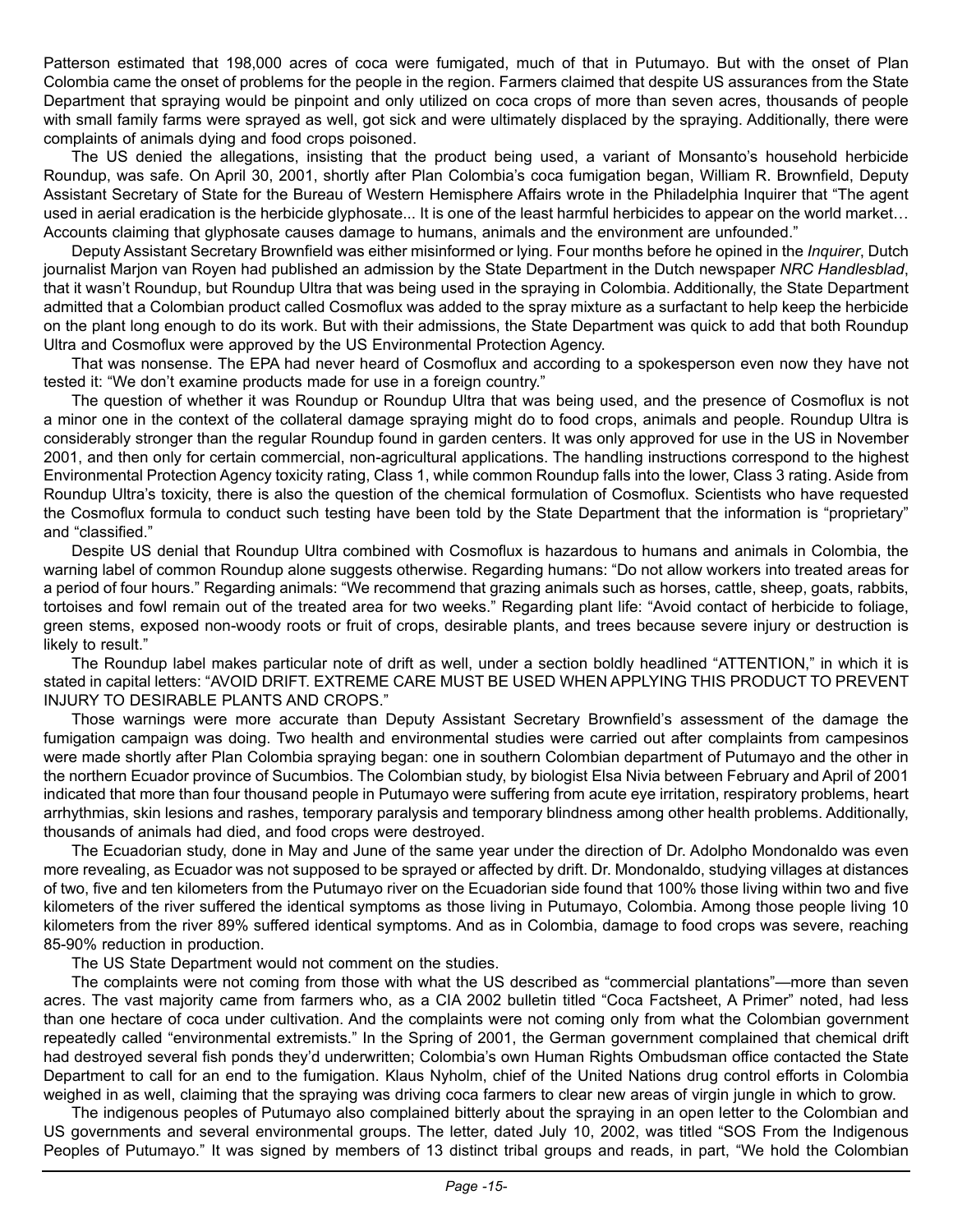government responsible for the misery, hunger, destruction and violence that fumigation causes in our territories. Fumigation is death. Fumigation is ethnocide. Glyphosate kills. It destroys food crops and pastureland and contaminates the water…. The indigenous people of Putumayo reject the cultivation of illicit crops. But we equally reject the violent methods with which it is combated."

The closest the US has come to accepting that there might be problems came on September 5, 2002, when the Bush Administration, presented a report on the health and environmental risks of glyphosate to Congress. In it, it was noted that aerial spraying of herbicide "may cause eye irritation to farmers on the ground" but poses no "unreasonable risks or adverse affects'' to humans or the environment. Environmentalists railed against the report's results, noting that the Administration was investigating its own program with no outside oversight.

In addition to the problems caused directly by the spraying of the toxic Roundup Ultra-Cosmoflux herbicide mix, according to the product's safety sheet, when Roundup is burned "4% of the volume released into the air is acetonitirile." Acetonitrile is methyl cyanide (CH3CN), which is metabolized into hydrogen cyanide (HCN) by the human body, the same gas used in the Nazi death camps. It is so dangerous to humans that the safety instructions include a caution that "When burned, stay out of smoke," and goes on to note that "firefighters or others who may be exposed to vapors or products of combustion should wear full protective clothing and self-contained breathing apparatus."

Drug Enforcement Administration documents produced in connection with early glyphosate spraying of Colombian marijuana fields list some of the hazards of inhaling burning glyphosate as "chest pains, cough, abdominal cramps, dyspnea [difficulty breathing], nausea, headache, chills, lassitude and fatigue." Other DEA documents conceded additional health problems include "pale to ashen-grey skin, shallow pulse, hypotension, transient paralysis and tachynea."

The issue is important because the coca growers in Colombia, like the farmers throughout Amazonia, utilize the slash-and-burn method of agriculture: they cut a section of forest and burn the vegetation on it to produce potash, which enhances soil nutrients. "There are no tractors here," says Sister Carmen of Sucumbios, who was raised in Colombia. "The people also cut and burn their fields after spraying and we think they are suffering for breathing of those burning chemicals. But there are large interests here at work, political and economic interests."

The State Department's Rebecca Brown-Thompson was unaware that 4% of the volume released in burning glyphosate would metabolize into hydrogen cyanide. "But then why is that a problem?" Told that the farmers in the region were slash-andburn agriculturalists, she pleaded ignorance. "I didn't know that. They really do that there?"

### **GETTING THE DRIFT**

The drift problem from the fumigation campaign has reached the point where Sister Carmen says the "frontier region has changed drastically since Plan Colombia's inception."

Cesar Cerda, a Quichua Indian whose village in Sucumbios is near the Putumayo frontier says "The planes come to the river. Sometimes they come to our side and spray. Even when they don't the spray comes across the river and kills our food. Our platanos, our yucca, our coffee is all gone. Even our animals are dead, and there are no animals to hunt in the forest because they have gone somewhere else."

Asked if he or his representatives had complained to the government, Cerda said they had. "They won't come because they say there is no problem here. Why? Because they have made pacts with the United States. But the truth is that life on the river has changed since Plan Colombia started."

Sister Carmen says that both the church where she works and the indigenous groups have sent repeated requests to Quito, Ecuador's capital, asking for an investigation of the drift that has come into Ecuador. "They always promise they will send someone but they never have. Our government backs Plan Colombia, so why should they come? In whose interest would it be to investigate the complaints of the victims?"

Despite official denials, the drift of glyphosate affected so many people that a class-action lawsuit on behalf of the people of Sucumbios against DynCorp was filed by the International Labor Rights Fund in September, 2001. The suit alleges that the drift in Ecuador is purposeful, rather than the result of pilot error or an accident of wind. Among the allegations in the lawsuit are that "the American oil industry maintains a lobbying group in Washington D.C. under the name the U.S.-Colombia Business Partnership that lobbies the Congress of the United States, and the Executive Offices and related agencies of the United States, for continuous funding and expansion of Plan Colombia.

 "Plaintiffs further allege on good faith, information and belief that contributing members to the U.S.-Colombia Business Partnership, include Texaco, Inc., Occidental Petroleum and BP Amoco, which have or expect to have oil interests in the region of Ecuador where Plaintiffs reside…

"Plaintiffs allege…that the spraying of Plaintiffs' persons, lands and livestock with toxic fumigants is nothing less than an act of mercenary war carried out surreptitiously by the DynCorp Defendants…"

The State Department's Brown-Thompson says the suit is unfounded. "We use satellite imagery to pinpoint areas to be sprayed, then send in planes to verify the presence of large areas of illegal crops," she says. "After that, the crops are sprayed, and subsequently those sprayed areas are checked to see that no additional crops were affected."

Calls to several crop-dusting companies in the US southwest found that to limit drift, spraying is done at an altitude that was equal to the height of the plant being sprayed. But reports from Colombia and comments from the US State department indicate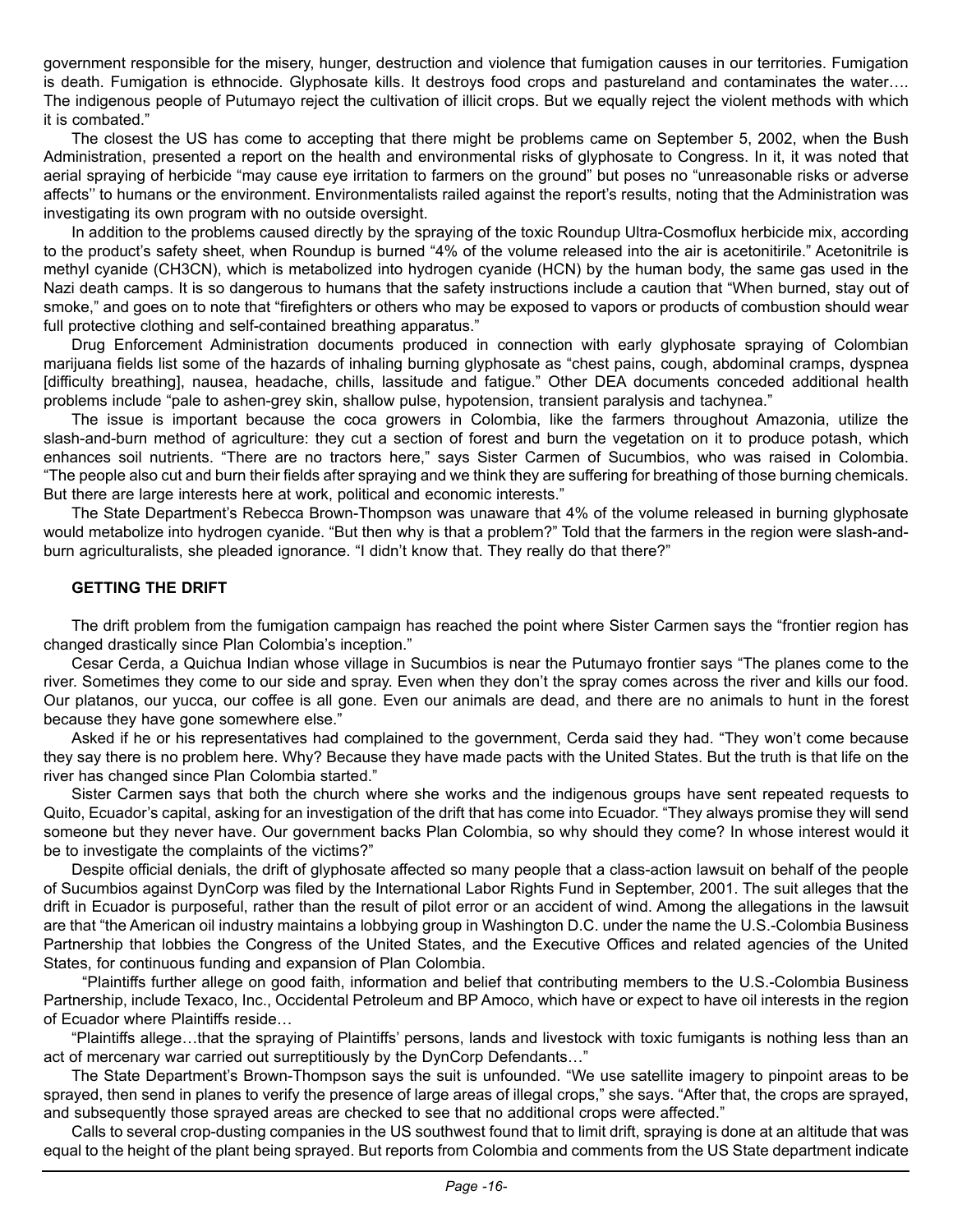that the spraying in Plan Colombia is generally being done at heights of 50-100 feet. Crop-dusters, as a point of pride, like to touch the plants they are spraying. "The planes are never more than one-to-three feet from the ground when we're spraying cotton, maybe 5 feet when it's corn," said one pilot at Ballard's Crop Dusting in Winter, Texas.

Asked how much drift would occur with a plane flying at 10 feet, the pilot said, "at least 50 feet on either side of the plane."

Corky Wilson, owners of Wilson Aerial Spray in Lockney, Texas, agreed. "Hell, if you're flying at 10 feet you're not crop dusting. You're burning. The only time we do that in Texas is to kill mesquite trees."

Told that the US admits its planes frequently spray at altitudes of 50-100 feet, Wilson laughed. "You're burning the whole forest now. Hell, at 20 feet on a windless day you've got a 150 foot drift on either wing. At 100 feet you got a cloud that might travel miles."

### **AN ALLEGATION**

While most of the problems related to Plan Colombia appear to be occurring along the border regions of both Colombia and Ecuador, startling new allegations have been made that spray planes are going deep into Ecuadorian Amazonia. Inez Sheguango Fonaqen, a Quichua Indian and the Regent of the territory along the upper Rio Napo, claims that central Amazonia is also being fumigated. "Planes come into Ecuador regularly," she told this reporter. They are spraying the jungle here, killing the jungle and jungle animals here."

Asked how they could come in unnoticed, Shenguango says "They come at night with no lights and fly over the jungle. I have asked the government for film camera to prove it, but the government won't give me one. They say our communities are inventing the problems and inventing the story."

Two things do hint that she may not be off the mark. The first is that in July, 2001, US Ambassador to Colombia Anne Patterson told reporters "there are…plans to outfit some crop dusters with night-vision scopes to enable pilots to spray after dark, when they are less exposed to fire from guerrillas, paramilitaries or farmers who grow coca."

The second came from the State Department's Rebecca Brown-Thompson, who, when asked about the possibility of night incursions into Ecuador, said: "They cannot be our planes entering Ecuador. But I can only speak for the US Department of State's Bureau of International Narcotics and Law Enforcement Affairs. I cannot speak for other areas of government."

If the allegation were true, of course, it would be proof that at least one key element of the Plan Colombia/Andean Initiative campaign really is to defoliate the region, and if that were true it could only be to get at the commodities the region has to offer. Oil is a known commodity. There may be others.

### **NEW OIL LEASES IN PUTUMAYO**

While the allegation made by Inez Sheguango may or may not finally be proven true, the presence of oil, and plenty of it, in both the Colombia department of Putumayo and the Ecuadorian province of Sucumbios is a reality. Aside from the ITT field, earlier this year Colombia's state-owned oil company, Ecopetrol, signed contracts with two firms to explore for oil in blocks located in Putumayo. Canada's Petrobank Energy and Resources has contracted to explore 30,000 hectares in Putumayo's Moqueta region, while the US Argosy Energy International has signed a contract to explore the 20,000 hectare Gayuyaco area. Ecopetrol has estimated that Putumayo has a minimum of 2.4 billion barrels of undiscovered oil reserves. Ecopetrol is hoping to sign several more contracts in Putumayo before the end of the year.

### **ENDGAME**

It is difficult to imagine that oil company representatives met with ranking members of the State Department and explained that if the rainforest and people in southern Colombia and northern Ecuador were eliminated, they would deliver enough oil to cushion against any future problems in the Mideast. The time delay in drilling and delivering the oil to market precludes this. But the fact is that the entire planet is running out of oil, so longer term concerns are just as important. Nevertheless, even if the intentions of Plan Colombia/the Andean Initiative were honestly to eliminate the cocaine and heroin and take the money out of Colombia's civil war the fact is that Plan Colombia will ultimately be about oil.

The pursuit of rebels by the Colombian military in the south, along with the spraying of coca fields there, is forcing both the rebels, as well as the campesinos, to cross into Ecuador for safety.

And pressure on both groups is about to increase, as the US doubles the spray area in Colombia in 2002 to fumigate 90% of the coca crop, and in 2003 plans to fumigate 100%. But with the drift in Ecuador already eliminating a large segment of the population on the border, and with the added pressure of thousands of refugees cutting new fields from the jungle there, it shouldn't take long to have the entire region cleared of both people and rainforest.

At that point the oil fest can begin in earnest.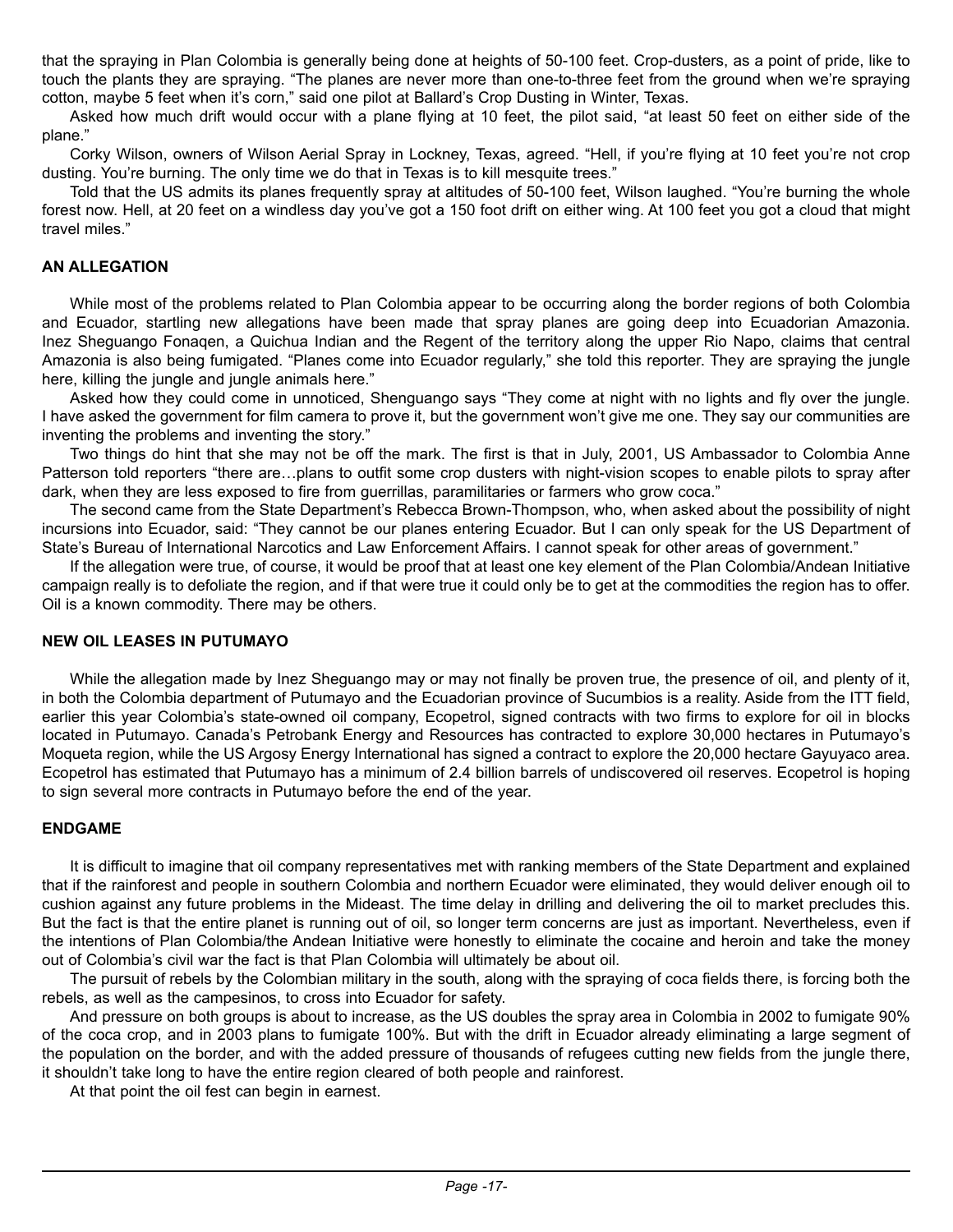### **SIDEBAR WHERE'S THE COCAINE COMING FROM?**

Because the coca plant is very slow growing, the questions that come to mind when thinking about all the plants the US has paid to have eradicated in Colombia are: where do the new plants come from and when do they have time to mature?

According to US State Department documents, the Bolivian coca plant, the world standard for making cocaine until the mid-1990s, takes three years from seed to first harvest. Colombian coca, which supposedly replaced Bolivian coca as the world's standard in the late-1990s, grows considerably faster because it is planted from cuttings, not seed. A 2002 CIA bulletin titled "Coca Fact Sheet: A Primer" suggests that when planted from cuttings it can be harvested in as little as 6-8 months.

The same CIA Fact Sheet suggests there are between 14,000 and 45,000 plants per hectare (about 2.5 acres) of coca. If we average that out to 20,000 plants per hectare, there would be 8,000 plants per acre.

Last year, under the aegis of Plan Colombia, more than 250,000 acres of coca were destroyed in Colombia. This year that number will increase to nearly 400,000, or almost every acre of coca under cultivation in Colombia. At 8,000 plants per, that comes to 3,200,000,000 plants. That's three billion, two hundred million plants.

Where are the cuttings for next year's crop going to come from if we've wiped out their entire crop this year? Where did this year's three billion cuttings come from if we wiped out most of the crop last year?

Cuttings come from mother plants. If we assumed that a mother plant was capable of producing a startlingly high 1,000 cuttings per annum, there would still need to be 3,200,000 mother plants somewhere. Where are that many mother plants being kept? Has anyone bothered to look for such a large greenhouse?

Of course, even if there were such a greenhouse in Colombia, there would still be the question of distribution: How on earth would anyone distribute three billion cuttings without being noticed?

Those questions were posed to the State Department, which had no real answer. "I've never thought of that before," said Rebecca Brown-Thompson, spokesperson for Rand Beers, the Assistant Secretary of State for International Narcotics and Law Enforcement Affairs. "Why don't you ask the Drug Enforcement Administration?"

A DEA spokesman responded with: "I get what you're getting at, the numbers don't add up. But Plan Colombia has nothing to do with the DEA. That's State Department all the way."

The reason there is no answer is that there are no cuttings. There might be some, of course, but not three billion, not three million. Colombian coca growing, on the scale it's grown to during the last decade, is now done like it is done in Bolivia and Peru, from seed. Which means it takes three years to grow. And since we've been wiping out more and more of the crop annually, there are fewer and fewer mature plants to harvest. Next year, if we're being told the truth, there won't be any. Which means there won't be a harvest in Colombia.

That should wipe out the world's coca supply for at least three years, at a minimum, by which time any stored cocaine will have hit the streets and been used up. The world ought to be coca-dry.

It won't be. The prices probably won't even fluctuate. And if they don't it will mean only one thing: that the elimination of coca from southern Colombia has no effect on world supply.

Which will suggest that it never did, that the coca that produces the world supply is grown elsewhere, maybe in unsprayed, protected valleys, or that Peru and Bolivia are still producing sufficient supplies, despite a reduction in their crops.

Of course, that would suggest that Plan Colombia is a sham. That the spraying of southern Colombia and the collateral damage it's causing—displacement of thousands of people, loss of legal crops and animals and rainforest defoliation—are being done for other ends.

What are those ends? Oil is an obvious answer. There may be others. We won't find out for a while, but keep your eyes on it. It'll become apparent soon enough.

—Peter Gorman



### *PLAN COLOMBIA: Cashing-In on the Drug War Failure*

Documentary by Gerard Ungerman & Audrey Brohy Narrated by Ed Asner

This video sheds light on the complex issues of drug-trafficking and civil struggle in Colombia and the impact of both the current chemical-spray program carried out by the U.S. Defense-contractor Dyncorp and the multi-billion-dollar aid package delivered to the brutal Colombian military. Additional insights are provided on the significant factor oil has become in the Colombian equation, a country with the same oil potential as Venezuela, today the second largest oil supplier to the U.S.

58 minute documentary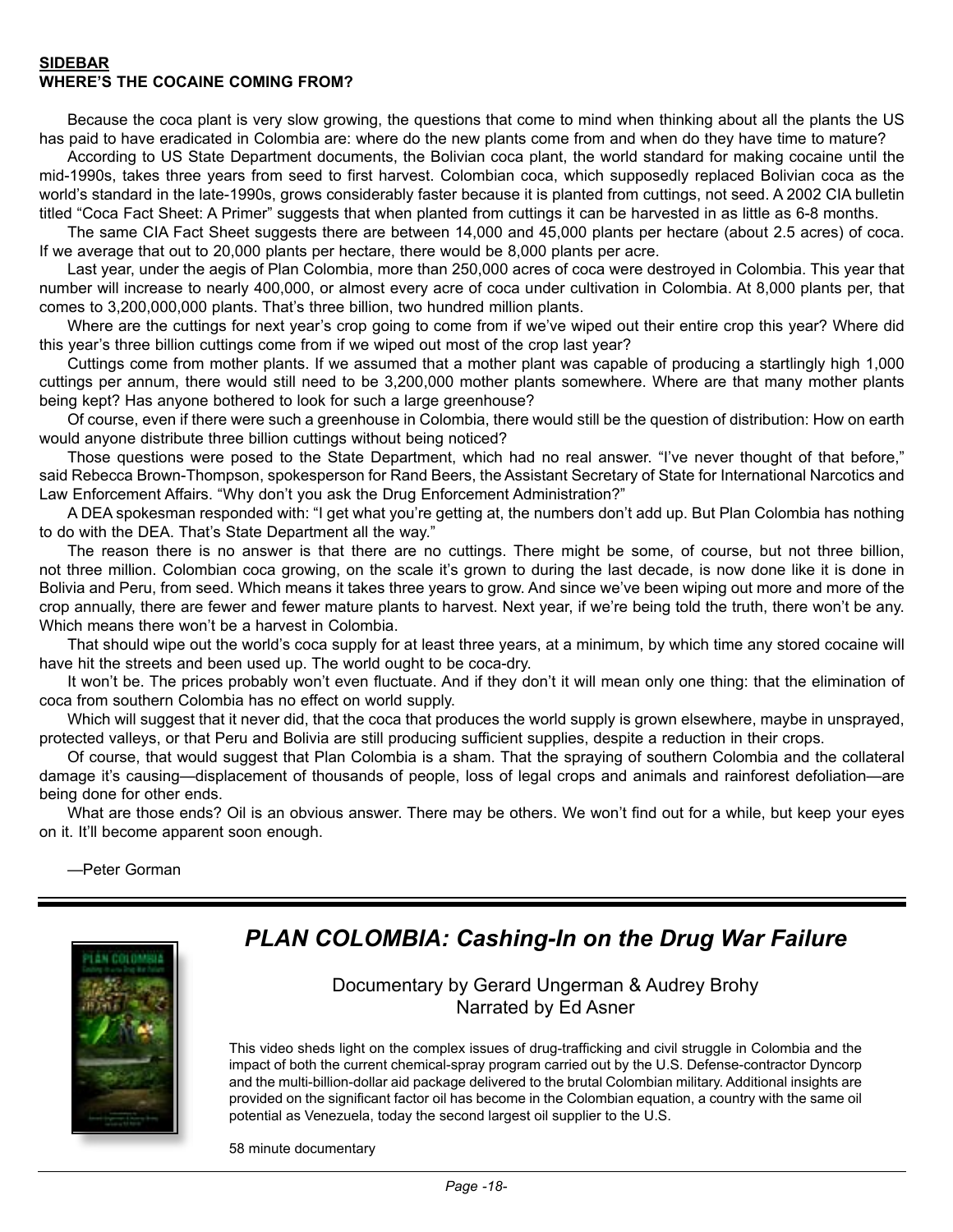# **Crunching Numbers**

# **A Sober Look at U.S. Energy and Economic Prospects as OPEC Backs the U.S. Into a Corner**

# **We Have No Intention of Ever Leaving Iraq**

# **Major Warning Shot Fired Across Bush's Bow**

by Michael C. Ruppert

*"This war, should it come, is intended to mark the official emergence of the United States as a full-fledged global empire, seizing the sole responsibility and authority as a planetary policeman. It would be the culmination of a plan 10 years or more in the making, carried out by those who believe the United States must seize the opportunity for global domination, even if it means becoming the 'American imperialists' that our enemies have always claimed we were. Once that is understood, other mysteries solve themselves. For example, why does the administration seem* 

*unconcerned about an exit strategy once Saddam is toppled?*

*Because we won't be leaving..."*

-- Jay Bookman *The Atlanta Journal Constitution* Sept. 29, 2002

April 16, 2003 1400 PDT, (FTW) - None of it looks good. As surreal media coverage trumpets victory and sounds a clarion call to arms for the next target - Syria, the real data on both Iraqi oil production and the economy may leave the Bush administration no option but to perpetuate and enlarge a massive global conflict. Its dreams of a 2004 re-election are now evaporating like water in the blazing Iraqi desert. Notwithstanding irrational reductions in the price of oil futures contracts and rises in the equity markets based upon hype and Centcom media manipulation, the hard numbers are ominous indeed.

### **OIL**

Colin Campbell, previously a senior geologist for Texaco, Amoco and BP, and an executive and chairman at major oil companies before becoming a governmental and industry consultant, made some chilling observations to *FTW*. Two weeks after the start of the Iraqi war he observed, "Short term movements of oil price since the war began are completely irrational. They just reflect the patterns in the market by the hour. It may be that buyers have held off buying in anticipation of a fall in price in the mistaken belief that when Bush takes the place all he has to do is open a tap. I think, in fact, that you can expect quite a severe increase in price about 45 days from March 20th.

"Tankers have stayed away from Iraq because of war risk insurance costs and other risks. It takes 45 days for this interruption to flow through the system. It is impossible to look further ahead. It seems evident that these famous weapons, which the inspectors couldn't find, were not real or the Iraqis would have used them. Bush may yet fabricate them, along with much of the other evidence he has used so far. But it gets harder to con the people. So I suppose when that becomes ever more evident, people throughout the world will become even more upset, which I imagine would lead to increased acts of sabotage against oil installations in the Middle East."

Recent stories from major press organizations are confirming earlier *FTW* reports that the Iraqi infrastructure was too run down before the war even started to accommodate any rapid increase in production after victory. This belief, which the administration has quietly promoted as a "sure thing" after Saddam's defeat, has been fueling market speculation in both oil prices and stocks. When combined with the effects of widespread Iraqi looting and sabotage, along with rising anti-American sentiment in a populace that is correctly viewing itself as irrelevant to American interests, Campbell describes a reality which is becoming ever more apparent. "I think it will be years before Iraqi production gets back to pre-invasion levels, never mind an increase."

Like a bucket of cold water in the face of irrational financial markets, Agence France Presse reported from Nicosia, Cypress on April 12 that the Middle East Economic Survey (MEES) had concluded that there won't be a drop of Iraqi oil on the markets until at least June. And those drops are a long way from 3.5 million barrels per day (Mbpd).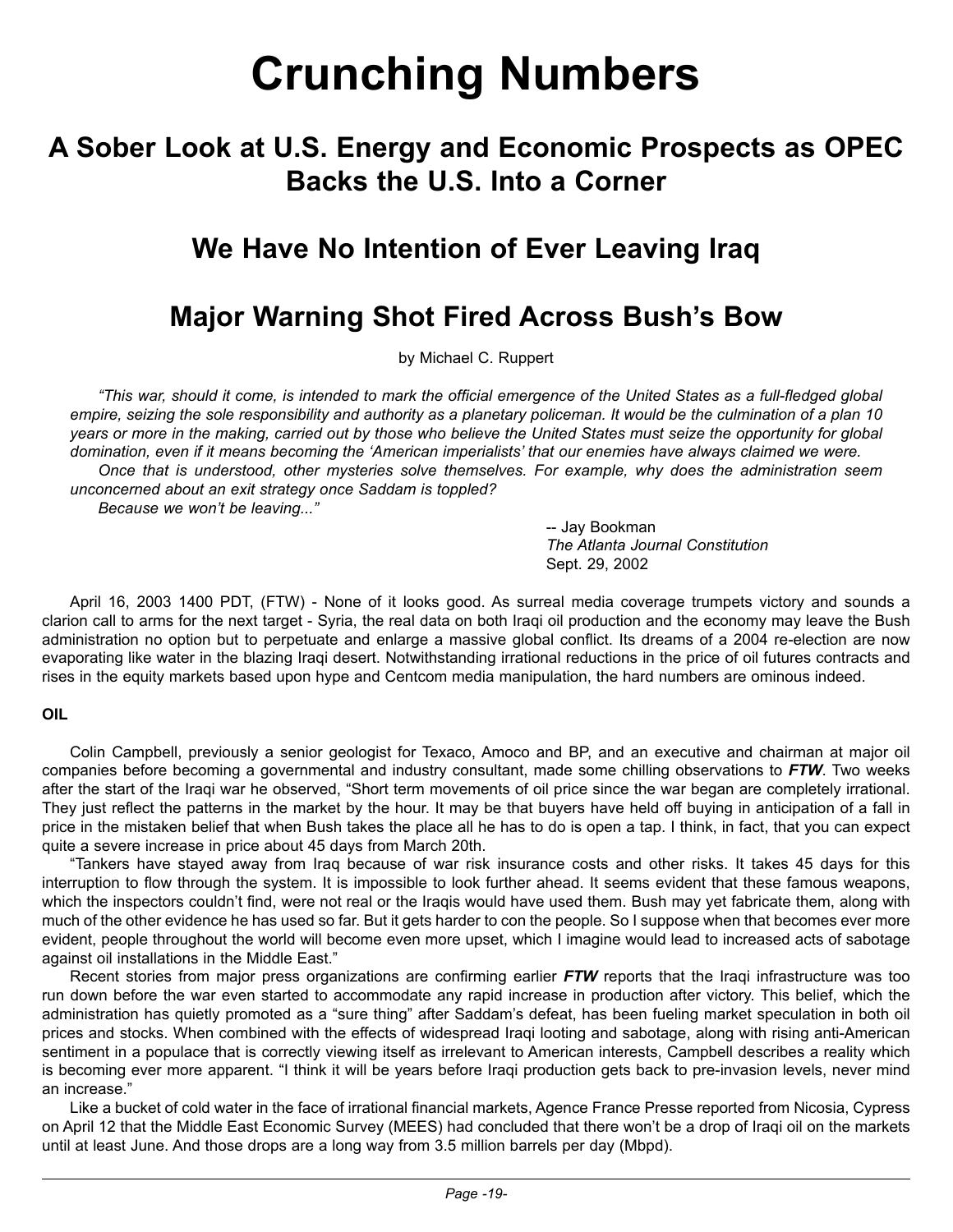On April 11, the AP confirmed Campbell's dire assessment. "Political disputes, legal issues and the need for billions of dollars in investment are among the hurdles Iraq must pass before it can restore crude output even to 1990 levels - much less increase it beyond that...

"... its pipelines, pumping stations and oil reservoirs have suffered for years from a dearth of funds and lack of maintenance."

Quoting an analyst at the Washington-based Petroleum Finance Co, the *AP* reported that an investment of \$3-6 billion and two years would be required to permit Iraqi production to reach 3 Mbpd. That issue is further compounded by the fact that title to Iraqi oil is presently uncertain and the only way to resolve the issue might be through the recently roughed-up UN.

Just a day later, *CBS News' Market Watch* labeled post-war Iraqi oil as a "wild card", reaffirming evaluations of current Iraqi infrastructure and quoting oil industry expert Kevin Kerr as stating that it would take three years and \$7 billion in new investment to bring Iraqi oil production to the 1980 peak of 3.5 Mbpd, \$20 billion to reach 5.5 Mbpd, and more than 10 years to double production from current levels if "everything goes smoothly".

Everything is not going smoothly. Little noticed by the American press is the fact that saboteurs are ravaging northern Iraqi oil fields. An April 14 *AP* story quoted Shad, an electrical engineer who would not give his last name, as saying, It's the worst destruction I have seen in my life. It will set Iraq back many years." Shad should know. He works for the Northern Oil Company, which administers all of the oil fields in northern Iraq.

There is no immediate promise or even a remote possibility that Iraqi production will increase rapidly. U.S. military, economic planners and experts in the financial markets know this. In his *FTW* interview Campbell stressed that even the loss of seismic charts or the hands-on expertise of people who know how to work each unique oil field could set reconstruction back years.

As Iraqi outrage over uncontrolled looting - in some cases reportedly encouraged by U.S. troops - continues to mount, it is apparent that something else is driving U.S. actions. The cavalier and glib assertions of Centcom that they did not expect looting, and their failure to recognize the value to all humanity of the antiquities stored in Iraq's museums, is the basest kind of cultural and ethnic insult. The failure to protect antiquities dating back to the time of Abraham, or even plan for it, does more to reaffirm global perceptions of Ugly Americans with a Big-Mac culture than any U.S. action thus far.

The Bush administration has obviously concluded either that it does not need a quick increase in Iraqi production, or has misplayed its hand entirely. If the former is true then where and how can the U.S. economy obtain other supplies of inexpensive oil, especially if OPEC proceeds with announced plans to cut production?

### **PEAK OIL CONFIRMED AGAIN**

On April 7, the *Associated Press* reported that OPEC was planning an emergency meeting to discuss the pricing impacts of a possible oil glut. Saudi Arabia and all the OPEC nations know that Iraqi production is not a price threat for several years and they are very aware of the fact that planetary supplies are both running out and becoming more expensive to obtain. Yet a flurry of press stories following the apparent U.S. victory have indicated that OPEC is moving to cut production to avoid a sudden fall in prices as imaginary Iraqi oil hits the markets. Why?

Both OPEC and Saudi Arabia know that the United States has two objectives. The first, made ever more apparent by the actual conduct of the war, is simply to gain control of Iraq's 112 billion barrels (Gb) of oil; the second largest reserves on the planet. That Centcom purposely allowed the looting, the removal or destruction of vital records, and indirectly encouraged actions that have distracted attention from the oil fields conveys a powerful message. If the U.S. priority had been to do what was necessary to restore Iraqi production as quickly as possible, the human resources, seismic data, administrative infrastructure and other key assets would have been foremost on Centcom's military agenda, the same way that Nazi rocket scientists were on the U.S. agenda at the end of World War II.

Iraqi oil cannot be pumped, exported or sold without a governmental infrastructure to handle the paperwork, collect taxes, authorize shipments, control port entry by tankers and a thousand other details. Press reports tell us that Iraqi governmental buildings have been burned and that even if there were employees able to work, they would have no computers to work on, no telephones to talk on, and no chairs to sit at. Oil experts have decried the prospect that the U.S. might privatize Iraqi oil assets. That would be a replay of the nightmare scenario inflicted on Russia by Goldman Sachs, The Harvard Endowment and the U.S. Treasury in the 1990s. That media-hyped effort to show the Russian people how to be capitalists resulted in the looting of Russian wealth and a financial debacle which the Congressional Cox Committee characterized as "three times worse than the great depression" in terms of what it did to the Russian people.

What OPEC is afraid of is not an oil glut tomorrow, but in five to ten years as the rest of the world suffers the serious repercussions of Peak Oil. That glut from unused Iraqi fields would have a double impact, as the OPEC nations pass their production peaks at the start of the next decade and go into decline. Any immediate moves OPEC makes to cut production are intended to tighten an economic noose around the United States now, rather than later, while the U.S. economy is fragile and before it can benefit from Iraqi reserves. An April 15 AP story headlined "OPEC to discuss ways to stabilize oil prices" supported this theory. "OPEC members will discuss 'all scenarios' to keep oil prices stable, the president of the group said Tuesday, keeping the idea of production cuts alive despite warnings that such a move could be premature." *AP* reported that OPEC fears of a price crash had prompted an "emergency" OPEC meeting in Vienna next week.

The International Energy Agency has been cautioning that no glut is likely and affirming, as previously reported in *FTW*, that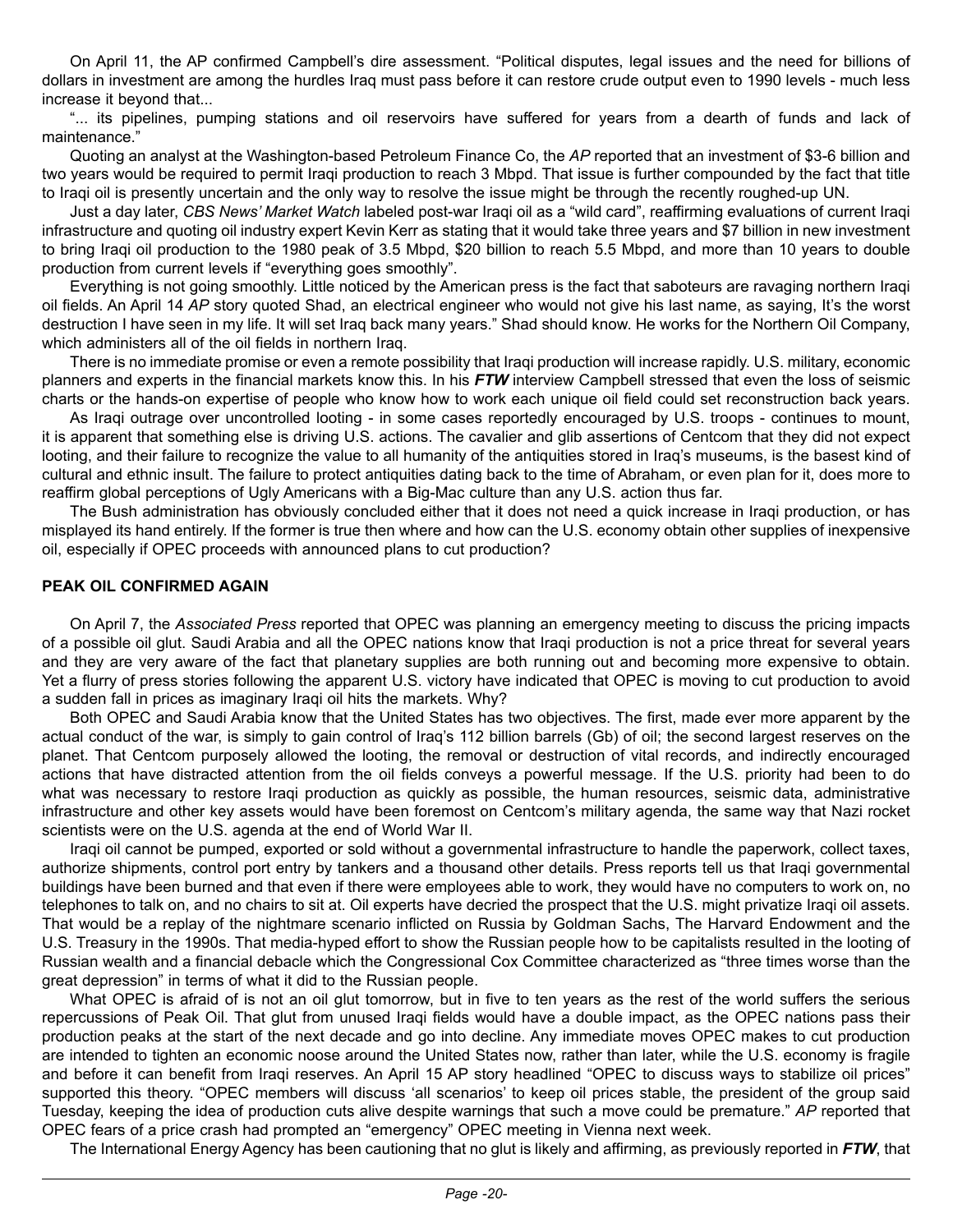current production capacity is near its limit. Therefore, OPEC's move toward production cuts must have other motives. Those motives are a response to what OPEC and Russia both fear most, a fall in prices below the \$22-28 per barrel range favored by OPEC. The U.S. cannot do that today, but with Iraq firmly in its control, it can do it five to ten years from now when the pains of Peak Oil are more acute. If that happened, the fall in oil revenues in the Middle East would evaporate domestic stability in OPEC nations and make Russian oil uncompetitive on world markets because of its higher (and rising) production costs.

### **THE FRAGILE ECONOMY**

On April 8, *ABC News* reported that the U.S. economy was "On The Edge". Quoting David Rosenberg, chief North American economist for Merrill Lynch, the *ABC* story said, "'Investors could be in for a rude awakening' once the war comes to an end, 'the economy is back on the precipice of recession.'" The *ABC* story cited confirming opinions from experts at Goldman Sachs and J.P. Morgan, which were based on a wide range of economic data. Aside from grim data on unemployment, consumer confidence, debt, manufacturing and retail sales, the picture got far worse as the Congressional Budget office revealed this week that the deficit has now exceeded \$3 trillion, making it the largest in history.

The *New York Post* added another wrinkle on April 13 when it observed that Iraqi instability, damage to infrastructure, new technologies and rising production by non-OPEC countries might actually curtail infrastructure investment in the short term. That might be what is intended, as the U.S. "banks" Iraqi reserves for use at a more appropriate moment. That is also the scenario that OPEC and Russia cannot afford to see play out and they may be trying to proactively forestall

A number of stories have recently confirmed *FTW*'s prediction that a new "anti-American" alliance was forming between Russia, France, Germany and China. In our last major story - "The Perfect Storm" - we predicted that these nations, unable to oppose the U.S. militarily, would do whatever they could to give themselves an economic edge including quiet support for rebel movements around the world that would stress global production capacity.

Events confirming that possibility have recently taken place in Nigeria, the world's sixth largest oil producer. *BBC, AFP* and other major news organizations reported in late March that rebel insurgencies had caused oil giants ChevronTexaco and Shell to abandon facilities there, cutting production by some 800,000 barrels per day. Over the next two weeks, other stories reported that the U.S. government had rushed delivery on the first of seven new warships to the Nigerian government, and that the oil companies were returning to work. However, just days after the oil companies were announcing that things had settled down, both *AP* and *AFP* reported the April 6 bombing of Nigeria's main pipeline which had been seriously damaged and burning out of control.

### **SQUEEZING BUSH**

Continuing evidence of the failure of the Bush Neocons to manage events in a manner pleasing to the world's financial elites surfaced in a rare and very stinging public rebuke form Henry Kissinger business partner and former Bush I Secretary of State, Lawrence Eagleburger. In a story published on April 14 by Britain's Independent-UK it was reported that Eagleburger told the *BBC*, "If George Bush [Jr.] decided he was going to turn the troops loose on Syria, and Iran after that, he would last in office for about 15 minutes. In fact, if President Bush were to try that now even I would think that he ought to be impeached. You can't get away with that sort of thing in this democracy."

Although not intended to reach the ears of the general American public the warning was meant to have an impact inside the administration. It did. In his Pentagon press briefing the next day, Secretary of Defense Donald Rumsfeld bluntly stated that the U.S. had no intentions of engaging in military conflicts in Syria or anywhere else in the region.

The rapidly coalescing New European Alliance, which Britain will ultimately be compelled to join due to energy demands, appears to be leaving the Bush administration few alternate approaches. The days of the Neocons may be numbered. Frankenstein's monster may be removed but the financial interests who created it remain busy in their laboratories.